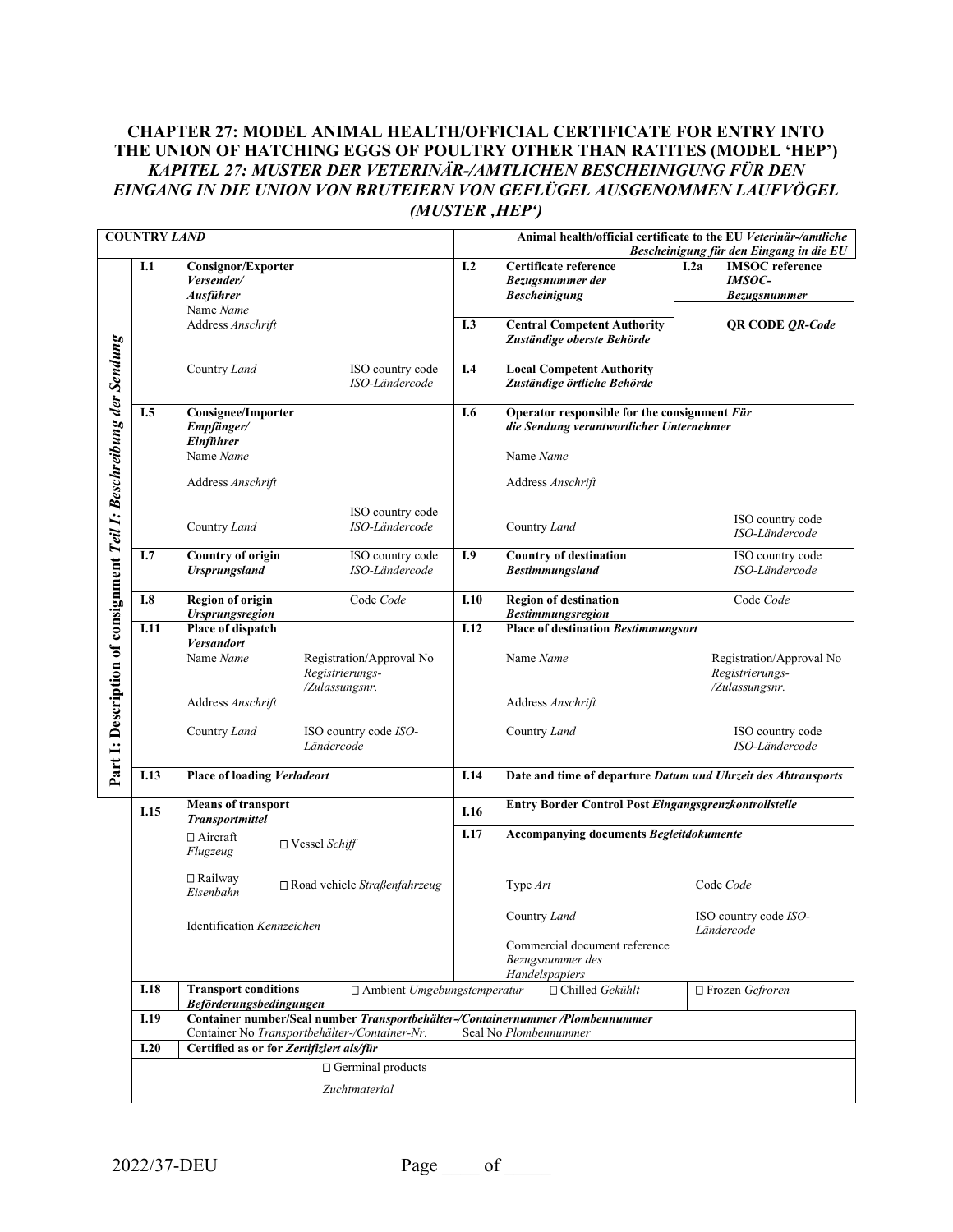| I.21 | $\Box$ For transit Zur Durchfuhr                      |             |                       | 1.22                                        | $\Box$ For internal market Für den Binnenmarkt |                                                                                      |  |  |
|------|-------------------------------------------------------|-------------|-----------------------|---------------------------------------------|------------------------------------------------|--------------------------------------------------------------------------------------|--|--|
|      | Third country<br>Drittland                            | Ländercode  | ISO country code ISO- | I.23                                        |                                                |                                                                                      |  |  |
| I.24 | Total number of packages<br>Gesamtzahl der Packstücke |             | I.25                  | <b>Total quantity</b><br>Gesamtmenge        | I.26                                           | Total net weight/gross weight (kg)<br>Gesamtnettogewicht/Gesamtbruttogewicht<br>(kg) |  |  |
| I.27 | Description of consignment Beschreibung der Sendung   |             |                       |                                             |                                                |                                                                                      |  |  |
|      | CN code KN-Code                                       | Species Art |                       | Subspecies/Category Unterart/Kategorie      |                                                |                                                                                      |  |  |
|      | Identification system <i>Identifizierungssystem</i>   |             |                       | Identification number Identifikationsnummer |                                                | Quantity Menge                                                                       |  |  |
|      |                                                       |             |                       |                                             |                                                |                                                                                      |  |  |
|      |                                                       |             |                       |                                             |                                                |                                                                                      |  |  |
|      |                                                       |             |                       |                                             |                                                |                                                                                      |  |  |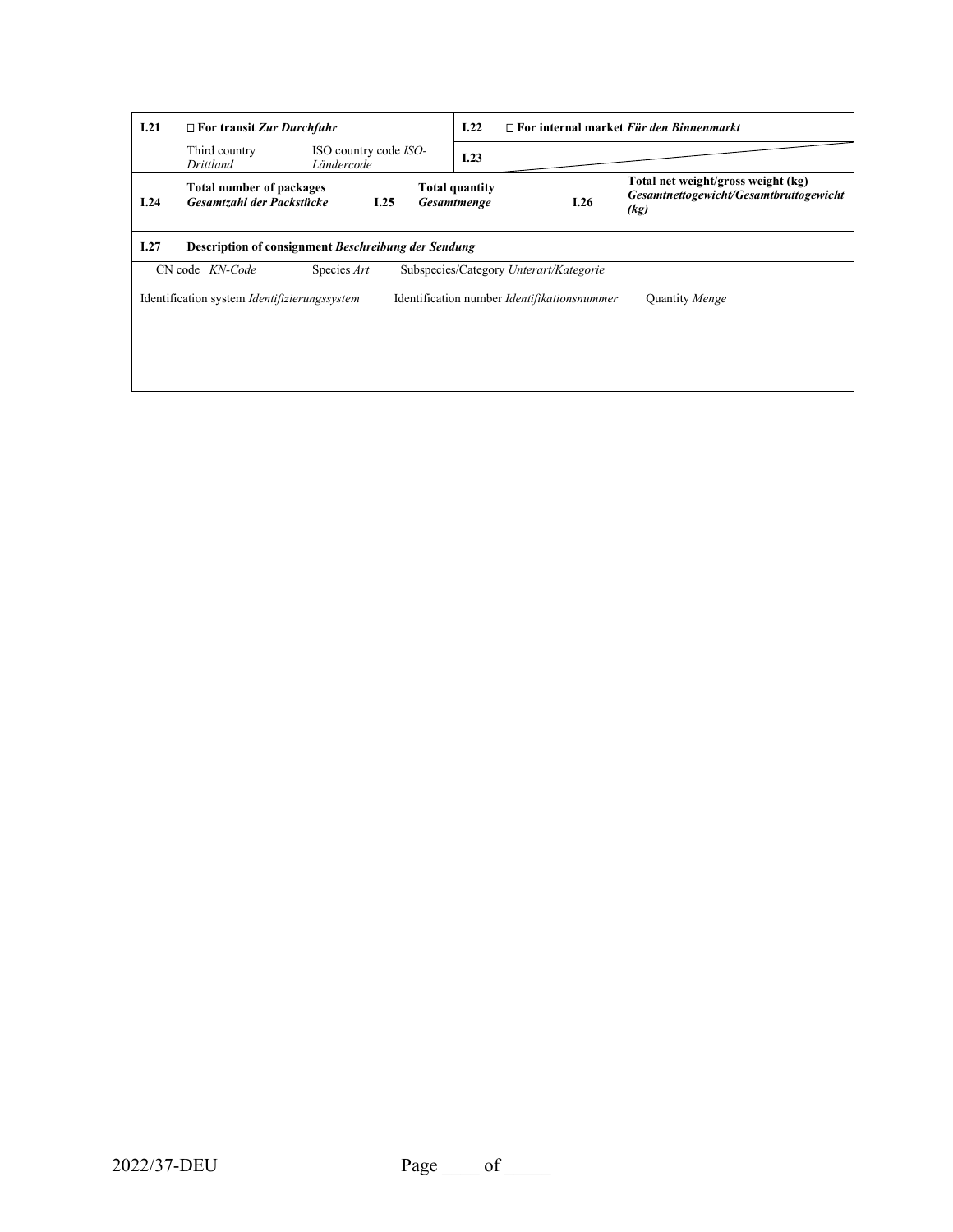|                                               |                      |                                                                                                                                               | II. Health information Gesundheitsinformationen                                                                                                                                                                                                                                         | II.a                                                                                                                                                                      | Certificate reference<br>Bezugsnummer der<br><b>Bescheinigung</b>    | II.b | <b>IMSOC</b> reference <i>IMSOC</i> -<br><b>Bezugsnummer</b>                            |  |  |  |  |
|-----------------------------------------------|----------------------|-----------------------------------------------------------------------------------------------------------------------------------------------|-----------------------------------------------------------------------------------------------------------------------------------------------------------------------------------------------------------------------------------------------------------------------------------------|---------------------------------------------------------------------------------------------------------------------------------------------------------------------------|----------------------------------------------------------------------|------|-----------------------------------------------------------------------------------------|--|--|--|--|
|                                               | П.1.                 |                                                                                                                                               | Animal health attestation                                                                                                                                                                                                                                                               |                                                                                                                                                                           |                                                                      |      |                                                                                         |  |  |  |  |
|                                               | II.1.                |                                                                                                                                               | Tiergesundheitsbescheinigung                                                                                                                                                                                                                                                            |                                                                                                                                                                           |                                                                      |      |                                                                                         |  |  |  |  |
|                                               |                      |                                                                                                                                               |                                                                                                                                                                                                                                                                                         |                                                                                                                                                                           |                                                                      |      |                                                                                         |  |  |  |  |
|                                               | in this certificate: |                                                                                                                                               | I, the undersigned official veterinarian, hereby certify that the hatching eggs <sup>(1)</sup> of poultry other than ratites described                                                                                                                                                  |                                                                                                                                                                           |                                                                      |      |                                                                                         |  |  |  |  |
|                                               |                      |                                                                                                                                               | Der/Die unterzeichnete amtliche Tierarzt/Tierärztin bescheinigt hiermit, dass die in dieser Bescheinigung<br>bezeichneten Bruteier <sup>(1)</sup> von Geflügel, ausgenommen Laufvögel, folgende Anforderungen erfüllen:                                                                 |                                                                                                                                                                           |                                                                      |      |                                                                                         |  |  |  |  |
|                                               | II.1.1.              |                                                                                                                                               |                                                                                                                                                                                                                                                                                         |                                                                                                                                                                           |                                                                      |      |                                                                                         |  |  |  |  |
|                                               |                      | (a)                                                                                                                                           | come from the zone with code $\qquad$ – $\qquad$ (2) which, at the date of issue of this certificate:<br>is authorised and listed in Part 1 of Annex IV to Commission Implementing Regulation (EU)<br>2021/404 for entry into the Union of hatching eggs of poultry other than ratites; |                                                                                                                                                                           |                                                                      |      |                                                                                         |  |  |  |  |
|                                               |                      | (b)                                                                                                                                           |                                                                                                                                                                                                                                                                                         | carries out a disease surveillance programme for highly pathogenic avian influenza in accordance<br>with Article 105(a) of Commission Delegated Regulation (EU) 2020/692; |                                                                      |      |                                                                                         |  |  |  |  |
|                                               |                      | (c)                                                                                                                                           |                                                                                                                                                                                                                                                                                         | is considered free from highly pathogenic avian influenza in accordance with Article 38 of<br>Delegated Regulation (EU) 2020/692;                                         |                                                                      |      |                                                                                         |  |  |  |  |
|                                               |                      | is considered free from infection with Newcastle disease virus in accordance with Article 39 of<br>(d)<br>Delegated Regulation (EU) 2020/692; |                                                                                                                                                                                                                                                                                         |                                                                                                                                                                           |                                                                      |      |                                                                                         |  |  |  |  |
|                                               | II.1.1.              |                                                                                                                                               | Sie kommen aus der Zone mit dem Code $\overline{a}$ – $\overline{a}$ (2), für die zum Zeitpunkt der Ausstellung dieser<br>Bescheinigung Folgendes gilt:                                                                                                                                 |                                                                                                                                                                           |                                                                      |      |                                                                                         |  |  |  |  |
| Part II: Certification Teil II: Bescheinigung |                      | a)                                                                                                                                            | Sie ist für den Eingang von Bruteiern von Geflügel, ausgenommen Laufvögel, in die Union<br>zugelassen und in Anhang IV Teil 1 der Durchführungsverordnung (EU) 2021/404 der Kommission<br>gelistet.                                                                                     |                                                                                                                                                                           |                                                                      |      |                                                                                         |  |  |  |  |
|                                               |                      | b)                                                                                                                                            | Sie führt ein Seuchenüberwachungsprogramm für die hochpathogene Aviäre Influenza gemäß<br>Artikel 105 Buchstabe a der Delegierten Verordnung (EU) 2020/692 der Kommission durch.                                                                                                        |                                                                                                                                                                           |                                                                      |      |                                                                                         |  |  |  |  |
|                                               |                      | c)                                                                                                                                            | Sie gilt gemäß Artikel 38 der Delegierten Verordnung (EU) 2020/692 als frei von der<br>hochpathogenen Aviären Influenza.                                                                                                                                                                |                                                                                                                                                                           |                                                                      |      |                                                                                         |  |  |  |  |
|                                               |                      | $\left( d \right)$                                                                                                                            | Sie gilt gemäß Artikel 39 der Delegierten Verordnung (EU) 2020/692 als frei vom Virus der<br>Newcastle-Krankheit.                                                                                                                                                                       |                                                                                                                                                                           |                                                                      |      |                                                                                         |  |  |  |  |
|                                               | II.1.2.              |                                                                                                                                               | come from the zone referred to in point II.1.1, in which:                                                                                                                                                                                                                               |                                                                                                                                                                           |                                                                      |      |                                                                                         |  |  |  |  |
|                                               | $^{(3)}$ either      | [(a)]                                                                                                                                         | vaccination against highly pathogenic avian influenza is not carried out;                                                                                                                                                                                                               |                                                                                                                                                                           |                                                                      |      |                                                                                         |  |  |  |  |
|                                               | $^{(3)(4)}$ or       | (a)                                                                                                                                           | vaccination against highly pathogenic avian influenza is carried out in accordance with a<br>vaccination programme that complies with the requirements set out in Annex XIII to Delegated<br>Regulation (EU) 2020/692;]                                                                 |                                                                                                                                                                           |                                                                      |      |                                                                                         |  |  |  |  |
|                                               | $^{(3)}$ either      | (a)                                                                                                                                           | vaccination against infection with Newcastle disease virus with vaccines which do not comply with<br>both the general and specific criteria of Annex XV to Delegated Regulation (EU) 2020/692 is<br>prohibited;]                                                                        |                                                                                                                                                                           |                                                                      |      |                                                                                         |  |  |  |  |
|                                               | $^{(3)(5)}$ or       | [(b)]                                                                                                                                         | vaccination against infection with Newcastle disease virus with vaccines which comply only with<br>the general criteria of Annex XV to Delegated Regulation (EU) 2020/692 is not prohibited, and the<br>hatching eggs:                                                                  |                                                                                                                                                                           |                                                                      |      |                                                                                         |  |  |  |  |
|                                               |                      |                                                                                                                                               | come from flocks which:<br>(i)                                                                                                                                                                                                                                                          |                                                                                                                                                                           |                                                                      |      |                                                                                         |  |  |  |  |
|                                               |                      |                                                                                                                                               |                                                                                                                                                                                                                                                                                         |                                                                                                                                                                           | to the date of loading of the consignment for dispatch to the Union; |      | have not been vaccinated with such vaccines for a period of at least the 12 month prior |  |  |  |  |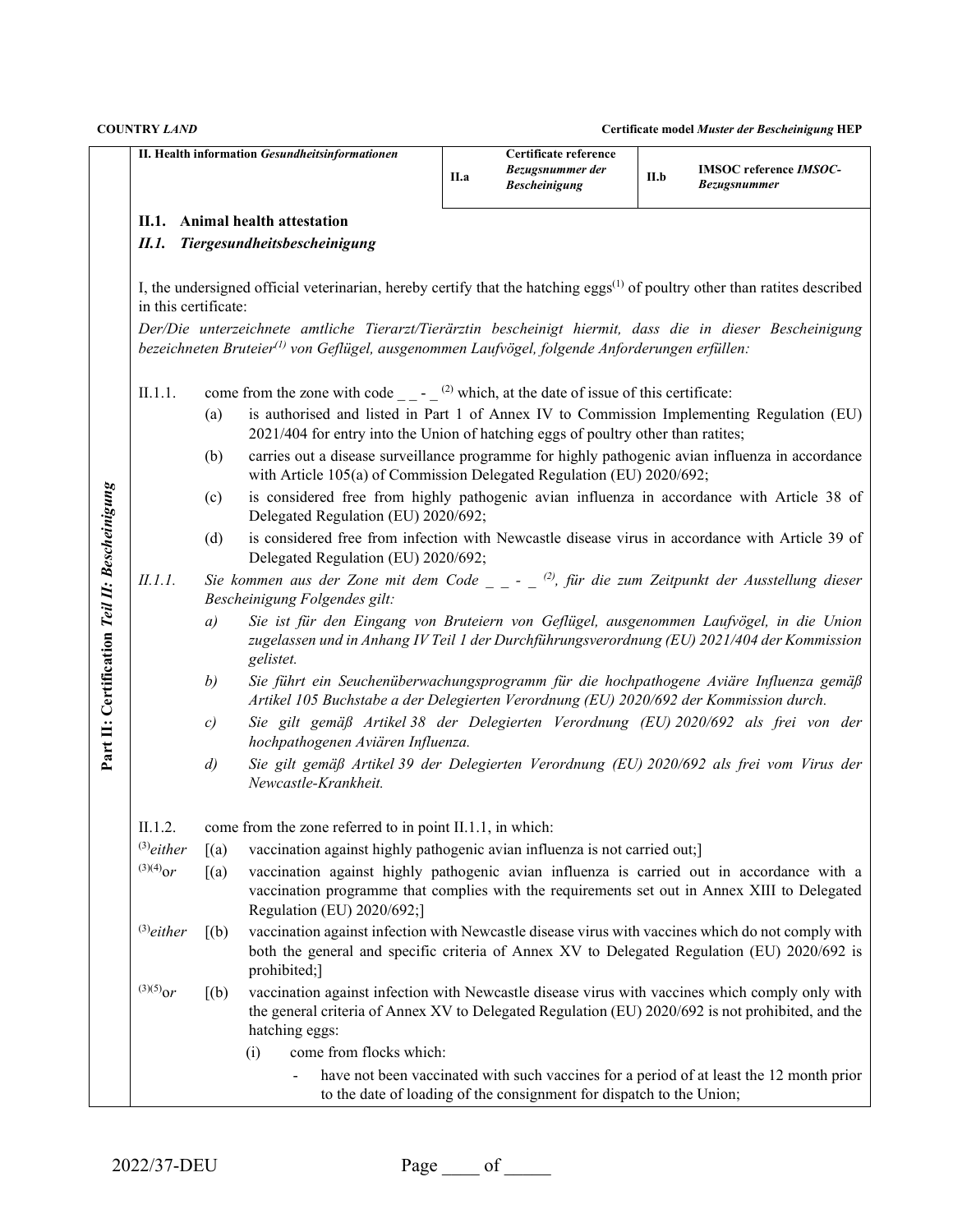|                              |      | underwent a virus isolation test <sup>(6)</sup> for infection with Newcastle disease virus carried out<br>on a random sample of cloacal swabs taken from at least 60 birds in each flock, not<br>earlier than 2 weeks prior to the date of loading of the consignment for dispatch to the<br>Union, and in which no avian paramyxoviruses with an ICPI of more than 0,4 were<br>found;                                                        |
|------------------------------|------|-----------------------------------------------------------------------------------------------------------------------------------------------------------------------------------------------------------------------------------------------------------------------------------------------------------------------------------------------------------------------------------------------------------------------------------------------|
|                              |      | were kept in isolation under official surveillance on the establishment of origin during<br>the 2 weeks prior to the date of loading of the consignment for dispatch to the Union;<br>during the period of 60 days prior to the date of loading of the consignment for dispatch<br>to the Union, were not in contact with poultry which do not fulfil the conditions in first<br>and second indenta bove;                                     |
|                              | (ii) | have not been in contact in the hatchery or during transport with poultry or hatching eggs<br>not meeting the requirements set out in $(i)$ ;                                                                                                                                                                                                                                                                                                 |
| II.1.2.                      |      | Sie kommen aus der unter Nummer II.1.1. genannten Zone, die folgende Anforderungen erfüllt:                                                                                                                                                                                                                                                                                                                                                   |
| $^{(3)}$ Entweder:           | (a)  | In ihr wird nicht gegen die hochpathogene Aviäre Influenza geimpft.]                                                                                                                                                                                                                                                                                                                                                                          |
| $^{(3)(4)}Oder:$             | (a)  | In Influenza geimpft, das die Anforderungen in Anhang XIII der Delegierten Verordnung<br>(EU) 2020/692 erfüllt. Jihr wird im Einklang mit einem Impfprogramm gegen die<br>hochpathogene Aviäre                                                                                                                                                                                                                                                |
| $^{(3)}$ Entweder:           | [b]  | In ihr ist die Impfung gegen eine Infektion mit dem Virus der Newcastle-Krankheit mit<br>Impfstoffen, die nicht sowohl die allgemeinen als auch die spezifischen Kriterien des<br>Anhangs XV der Delegierten Verordnung (EU) 2020/692 erfüllen, verboten.                                                                                                                                                                                     |
| $^{(3)(5)}Oder:$             | (b)  | In ihr ist die Impfung gegen eine Infektion mit dem Virus der Newcastle-Krankheit mit<br>Impfstoffen, die lediglich die allgemeinen Kriterien des Anhangs XV der Delegierten<br>Verordnung (EU) 2020/692 erfüllen, nicht verboten, und für die Bruteier gilt:                                                                                                                                                                                 |
|                              | (i)  | Sie stammen aus Beständen, für die Folgendes gilt:                                                                                                                                                                                                                                                                                                                                                                                            |
|                              |      | Sie wurden während eines Zeitraums von mindestens 12 Monaten vor dem Datum der<br>Verladung der Sendung zum Versand in die Union nicht mit solchen Impfstoffen<br>geimpft.                                                                                                                                                                                                                                                                    |
|                              |      | Sie wurden einem Virusisolationstest <sup>(6)</sup> auf eine Infektion mit dem Virus der Newcastle-<br>Krankheit unterzogen, der anhand einer Zufallsstichprobe von Kloakenabstrichen von<br>mindestens 60 Vögeln aus jedem Bestand nicht früher als zwei Wochen vor der<br>Verladung der Sendung zum Versand in die Union durchgeführt wurde, wobei keine<br>aviären Paramyxoviren nachgewiesen wurden, die einen ICPI von über 0,4 ergaben. |
|                              |      | Sie wurden im Ursprungsbetrieb während eines Zeitraums von 2 Wochen vor dem<br>Datum der Verladung der Sendung zum Versand in die Union unter amtlicher<br>Überwachung isoliert gehalten.                                                                                                                                                                                                                                                     |
|                              |      | Während eines Zeitraums von 60 Tagen vor dem Datum der Verladung der Sendung<br>zum Versand in die Union kamen sie nicht mit Geflügel in Berührung, das die<br>Bedingung des ersten und zweiten obenstehenden Gedankenstrichs nicht erfüllte.                                                                                                                                                                                                 |
|                              | (ii) | Sie sind in der Brüterei oder auf dem Transport nicht mit Geflügel oder Bruteiern in<br>Berührung gekommen, die die Anforderungen in Ziffer i nicht erfüllten.]                                                                                                                                                                                                                                                                               |
| II.1.3.                      |      | come from the establishment, indicated in Box I.11:                                                                                                                                                                                                                                                                                                                                                                                           |
| $(3)(7)$ either $\lceil$ (a) |      | which is approved by the competent authority of the country or territory of origin in accordance<br>with requirements which are at least as stringent as those laid down in Article 7 of Commission<br>Delegated Regulation (EU) 2019/2035 and the approval of which has not been suspended or<br>withdrawn at the time the hatching eggs were collected;]                                                                                    |
| $^{(3)(8)}$ or<br>[(a)]      |      | which is approved by the competent authority of the country or territory of origin in accordance<br>with requirements which are at least as stringent as those laid down in Article 8 of Delegated                                                                                                                                                                                                                                            |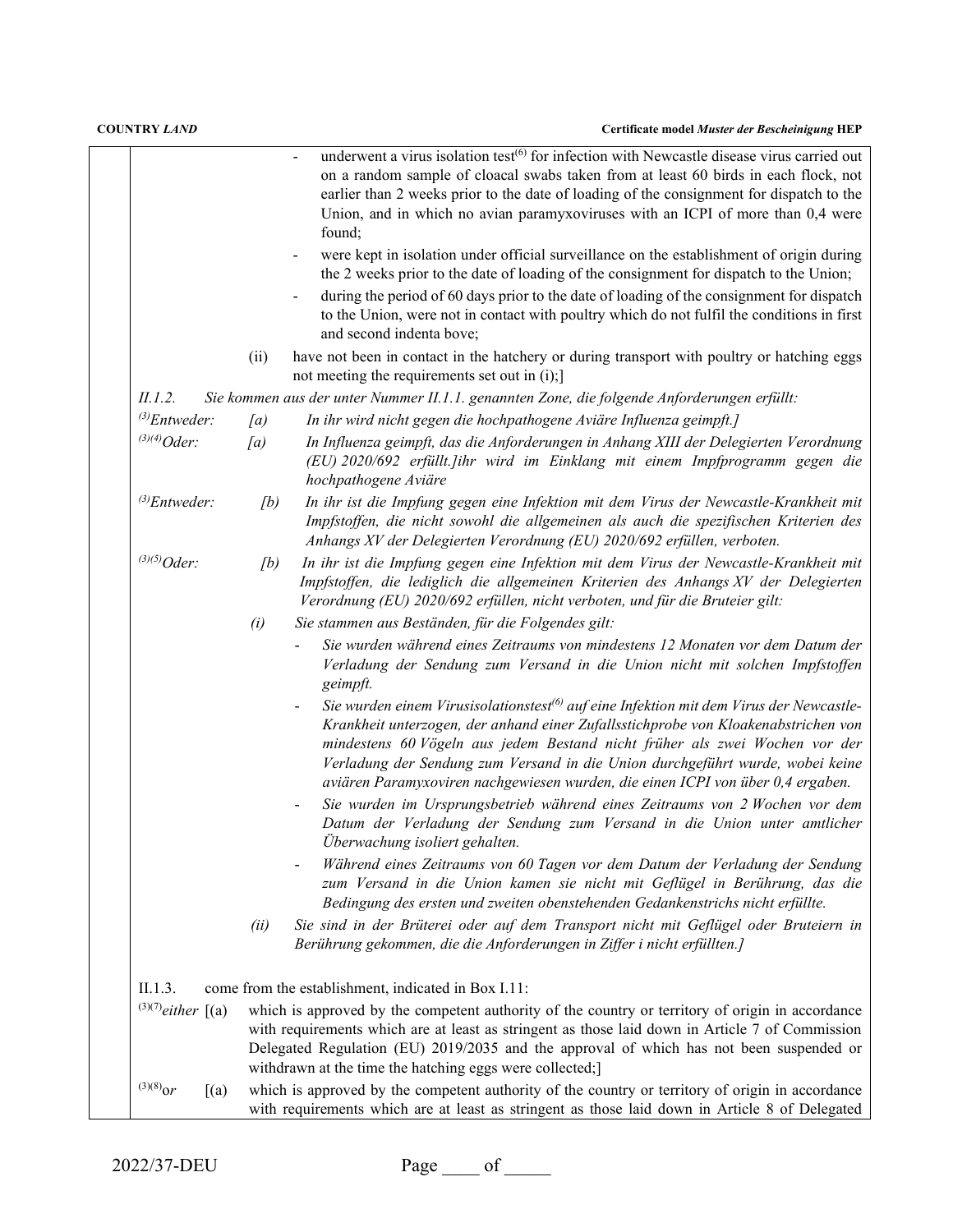|                       | Regulation (EU) 2019/2035 and the approval of which has not been suspended or withdrawn at the<br>time the hatching eggs were collected;]                                                                                                                                                                                                                                                                   |
|-----------------------|-------------------------------------------------------------------------------------------------------------------------------------------------------------------------------------------------------------------------------------------------------------------------------------------------------------------------------------------------------------------------------------------------------------|
| (b)                   | which is under the control of the competent authority of the country or territory of origin and has a<br>system in place to maintain and to keep records in accordance with Article 8 of Delegated<br>Regulation (EU) 2020/692;                                                                                                                                                                             |
| (c)                   | which receives regular animal health visits from a veterinarian for the purpose of the detection of,<br>and information on, signs indicative the occurrence of diseases, including the relevant listed<br>diseases referred to in Annex I to Delegated Regulation (EU) 2020/692 and emerging diseases, at<br>a frequency that is proportional to the risk posed by the establishment;                       |
| (d)                   | which was not subject to national restriction measures for animal health reasons, including for the<br>listed diseases referred to in Annex I to Delegated Regulation (EU) 2020/692 relevant for the<br>species and emerging diseases, at the time of dispatch of the hatching eggs to the Union;                                                                                                           |
| (e)                   | within a 10 km radius of which, including, where appropriate, the territory of a neighbouring<br>country, there has been no outbreak of highly pathogenic avian influenza or infection with<br>Newcastle disease virus for at least 30 days prior to the date of loading for dispatch to the Union;                                                                                                         |
| II.1.3.               | Sie kommen aus dem in Feld I.11. angegebenen Betrieb, für den gilt:                                                                                                                                                                                                                                                                                                                                         |
| $^{(3)(7)}$ Entweder: | Er ist von der zuständigen Behörde des Ursprungslands oder -gebiets gemäß<br>[a]<br>Anforderungen zugelassen, die mindestens genauso streng sind wie die Anforderungen des Artikels 7<br>der Delegierten Verordnung (EU) 2019/2035 der Kommission, und zum Zeitpunkt der Sammlung<br>der Bruteier war seine Zulassung weder ausgesetzt noch entzogen.]                                                      |
| $^{(3)(8)}Oder$ :[a)  | Er ist von der zuständigen Behörde des Ursprungslands oder -gebiets gemäß Anforderungen<br>zugelassen, die mindestens genauso streng sind wie die Anforderungen des Artikels 8 der<br>Delegierten Verordnung (EU) 2019/2035, und zum Zeitpunkt der Sammlung der Bruteier war seine<br>Zulassung weder ausgesetzt noch entzogen.]                                                                            |
| b)                    | Er steht unter der Aufsicht der zuständigen Behörde des Ursprungslandes oder -gebiets und verfügt<br>über ein System, das es ermöglicht, Aufzeichnungen gemäß Artikel 8 der Delegierten Verordnung<br>(EU) 2020/692 zu erstellen und zu führen.                                                                                                                                                             |
| c)                    | Er wird mit einer Häufigkeit, die im Verhältnis zu dem Risiko steht, das der Betrieb birgt,<br>regelmäßig von einem/einer Tierarzt/Tierärztin besucht, um Anzeichen für das Auftreten von<br>Seuchen, einschließlich der relevanten gelisteten Seuchen gemäß Anhang I der Delegierten<br>Verordnung (EU) 2020/692 und neu auftretender Seuchen, festzustellen und darüber zu<br>informieren;                |
| $\left( d \right)$    | Er unterlag zum Zeitpunkt des Versands der Bruteier in die Union keinen nationalen<br>Beschränkungen aus tierseuchenrechtlichen Gründen, einschließlich der für die Art(en) relevanten<br>gelisteten Seuchen gemäß Anhang I der Delegierten Verordnung (EU) 2020/692 und neu<br>auftretender Seuchen.                                                                                                       |
| e)                    | In seinem Umkreis von 10 km, der auch das Hoheitsgebiet eines Nachbarlandes einschließen kann,<br>ist mindestens in den letzten 30 Tagen vor dem Datum der Verladung zum Versand in die Union<br>weder ein Ausbruch der hochpathogenen Aviären Influenza noch eine Infektion mit dem Virus der<br>Newcastle-Krankheit aufgetreten.                                                                          |
| II.1.4.               | come from a flock which:                                                                                                                                                                                                                                                                                                                                                                                    |
| II.1.4.               | Sie stammen aus einem Bestand, der folgende Anforderungen erfüllt:                                                                                                                                                                                                                                                                                                                                          |
| (a)                   | has remained in zone referred to in point II.1.1 for a continuous period of at least 3 months<br>immediately prior to the date of loading of the hatching eggs for dispatch to the Union; and<br>where the flock was imported into the zone referred to in point II.1.1, the import took place in<br>accordance with animal health requirements that are at least as stringent as the relevant requirements |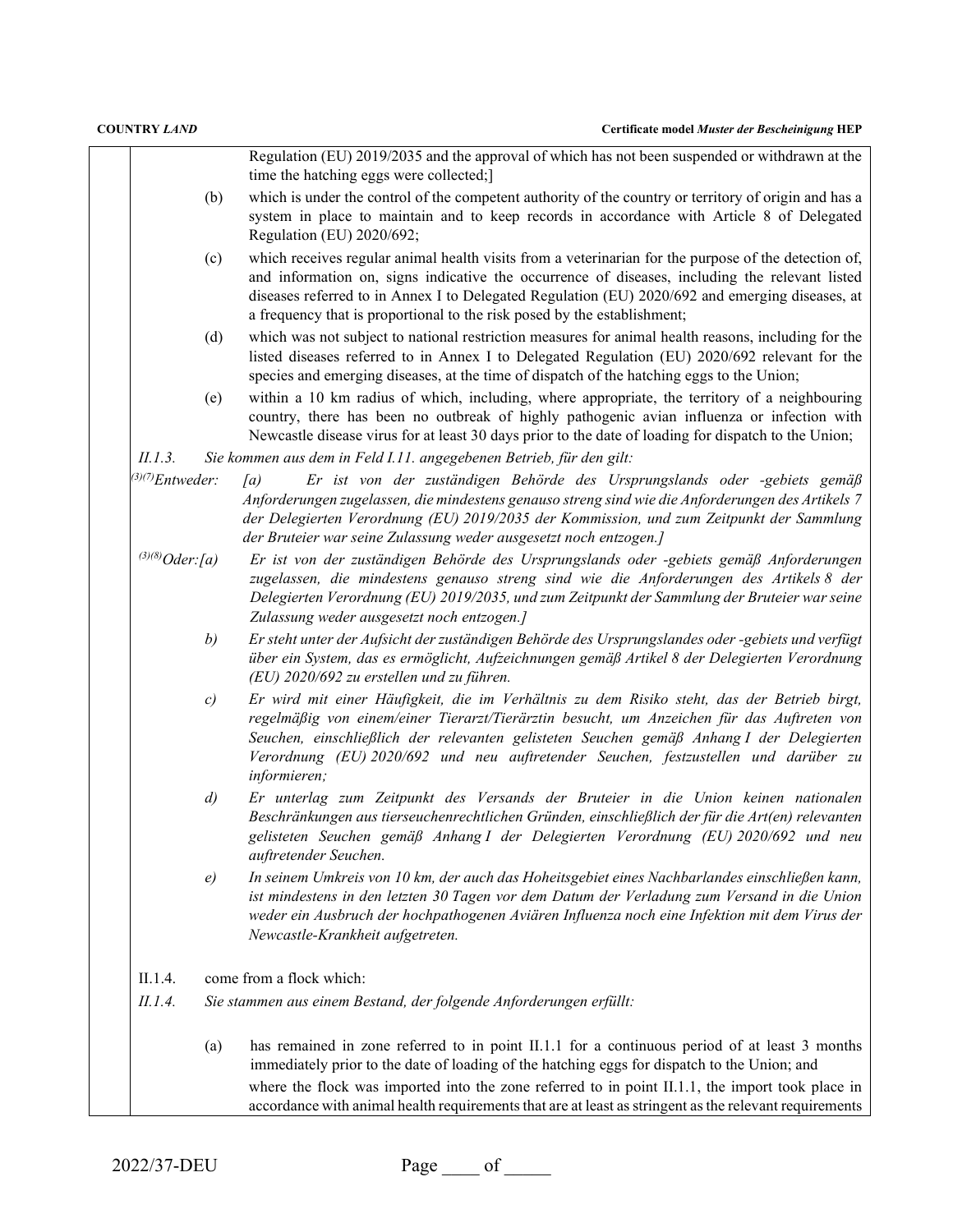| (a) |                    | of Regulation (EU) 2016/429 of the European Parliament and of the Council and Delegated<br>Regulation (EU) 2020/692 and the zone from where the animals were imported, is listed in Part 1<br>of Annex V to Implementing Regulation (EU) 2021/404 for entry into the Union of breeding poultry<br>other than ratites and productive poultry other than ratites;<br>Er ist während eines ununterbrochenen Zeitraums von mindestens 3 Monaten unmittelbar vor dem<br>Datum der Verladung der Bruteier zum Versand in die Union in der in Nummer II.1.1. bezeichneten                                                   |
|-----|--------------------|----------------------------------------------------------------------------------------------------------------------------------------------------------------------------------------------------------------------------------------------------------------------------------------------------------------------------------------------------------------------------------------------------------------------------------------------------------------------------------------------------------------------------------------------------------------------------------------------------------------------|
|     |                    | Zone verblieben. Und:<br>Sofern er in die in Nummer II.1.1. bezeichnete Zone eingeführt wurde, fand diese Einfuhr in<br>Übereinstimmung mit Tiergesundheitsanforderungen statt, die mindestens so streng sind wie die<br>einschlägigen Anforderungen der Verordnung (EU) 2016/429 des Europäischen Parlaments und<br>des Rates und der Delegierten Verordnung (EU) 2020/692, und die Zone, aus der die Tiere kamen,<br>ist in Anhang V Teil 1 der Durchführungsverordnung (EU) 2021/404 für den Eingang in die Union<br>von Zuchtgeflügel, ausgenommen Laufvögel, und Nutzgeflügel, ausgenommen Laufvögel, gelistet. |
| (b) |                    | has been kept for a continuous period of at least 6 weeks immediately prior to the date of loading<br>of the hatching eggs for dispatch to the Union in an establishment:                                                                                                                                                                                                                                                                                                                                                                                                                                            |
|     | (i)                | in which no confirmed case of infection with low pathogenic avian influenza viruses has<br>been reported for at least 21 days prior to the date of collection of the hatching eggs;                                                                                                                                                                                                                                                                                                                                                                                                                                  |
|     | (ii)               | in which:                                                                                                                                                                                                                                                                                                                                                                                                                                                                                                                                                                                                            |
|     | $^{(3)}$ either    | [infection with Salmonella Pullorum, S. Gallinarum or S. arizonae was not confirmed<br>during the last 12 months prior to date of collection of the hatching eggs for dispatch to<br>the Union;]                                                                                                                                                                                                                                                                                                                                                                                                                     |
|     | $^{(3)}$ or        | [infection with Salmonella Pullorum, S. Gallinarum or S. arizonae was confirmed during<br>the last 12 months prior to date of collection of the hatching eggs for dispatch to the Union<br>and the measures provided for in Article 107(d) of Delegated Regulation (EU) 2020/692<br>have been applied;]                                                                                                                                                                                                                                                                                                              |
|     | (iii)              | in which;                                                                                                                                                                                                                                                                                                                                                                                                                                                                                                                                                                                                            |
|     |                    | $^{(3)}$ either [avian mycoplasmosis (Mycoplasma gallisepticum and M. meleagridis) was not confirmed<br>during the last 12 months prior to date of collection of the hatching eggs for dispatch to<br>the Union;]                                                                                                                                                                                                                                                                                                                                                                                                    |
|     | $^{(3)}or$         | [avian mycoplasmosis (Mycoplasma gallisepticum and M. meleagridis) was confirmed<br>during the last 12 months prior to date of collection of the hatching eggs for dispatch to<br>the Union and the measures provided for in Article 107(e) of Delegated Regulation (EU)<br>2020/692 have been applied;]                                                                                                                                                                                                                                                                                                             |
|     | $(7)$ $(iv)$       | approved by the competent authority of the country or territory of origin in accordance<br>with requirements which are at least as stringent as those laid down in Article 8 of<br>Delegated Regulation (EU) 2019/2035;                                                                                                                                                                                                                                                                                                                                                                                              |
| (b) |                    | Er wurde während eines ununterbrochenen Zeitraums von mindestens 6 Wochen unmittelbar vor<br>dem Datum der Verladung der Bruteier zum Versand in die Union in einem Betrieb gehalten, für<br>den Folgendes gilt:                                                                                                                                                                                                                                                                                                                                                                                                     |
|     | i)                 | In ihm wurde mindestens in den letzten 21 Tagen vor dem Datum der Sammlung der<br>Bruteier kein Fall einer Infektion mit niedrigpathogenen Viren der Aviären Influenza<br>bestätigt.                                                                                                                                                                                                                                                                                                                                                                                                                                 |
|     | ii)                | Auf den Betrieb trifft Folgendes zu:                                                                                                                                                                                                                                                                                                                                                                                                                                                                                                                                                                                 |
|     | $^{(3)}$ Entweder: | [Während der letzten 12 Monate vor dem Datum der Sammlung der Bruteier für<br>den Versand in die Union wurde keine Infektion mit Salmonella Pullorum, S. Gallinarum<br>oder S. arizonae bestätigt.]                                                                                                                                                                                                                                                                                                                                                                                                                  |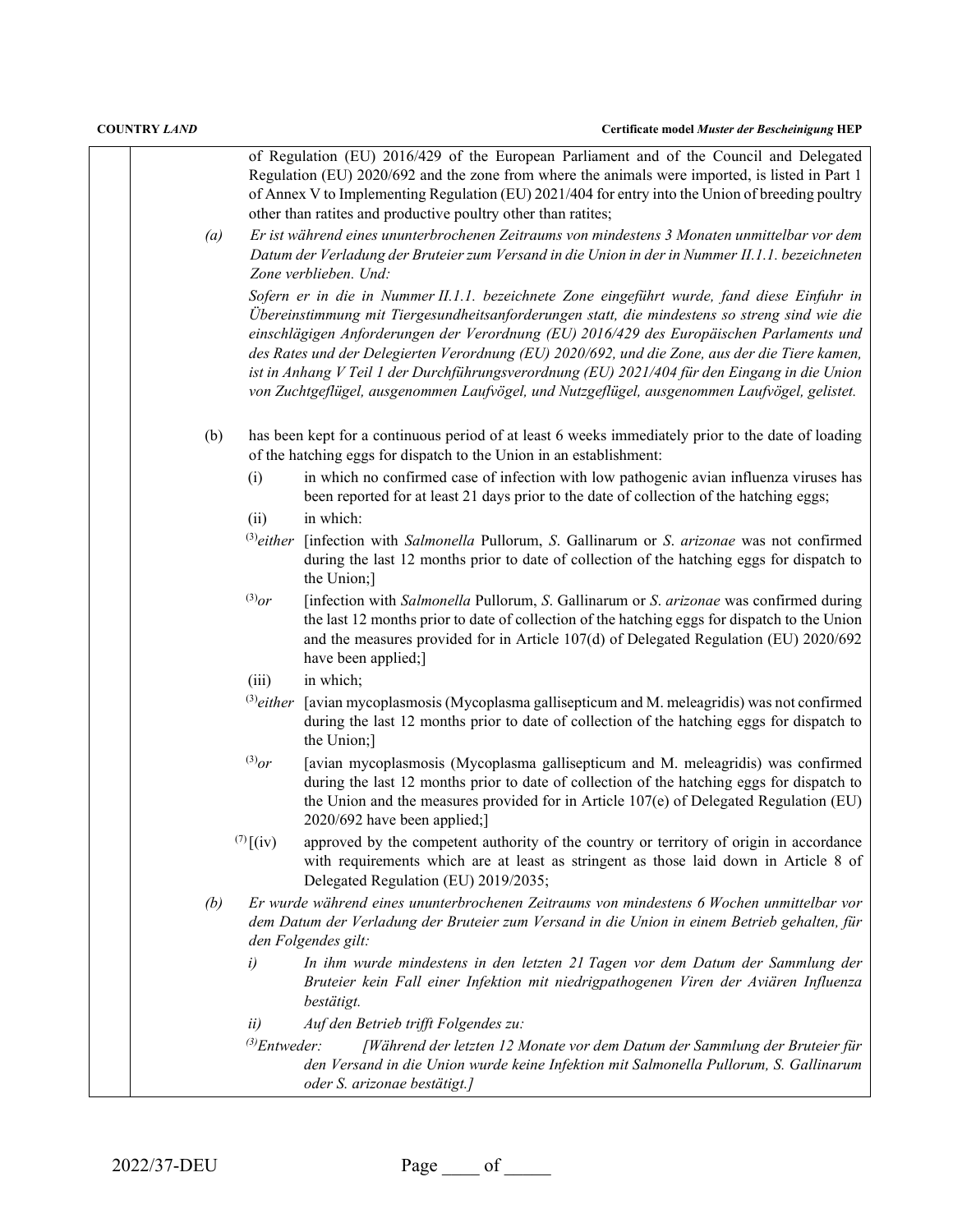|                                    |                                                       | <sup>(3)</sup> Oder: [Während der letzten 12 Monate vor dem Datum der Sammlung der Bruteier für den<br>Versand in die Union wurde(n) eine Infektion/Infektionen mit Salmonella Pullorum, S.<br>Gallinarum oder S. arizonae bestätigt, und die Maßnahmen gemäß Artikel 107<br>Buchstabe d der Delegierten Verordnung (EU) 2020/692 wurden angewandt.]                      |                                     |
|------------------------------------|-------------------------------------------------------|---------------------------------------------------------------------------------------------------------------------------------------------------------------------------------------------------------------------------------------------------------------------------------------------------------------------------------------------------------------------------|-------------------------------------|
| <i>iii</i> )                       | Für den Betrieb gilt:                                 |                                                                                                                                                                                                                                                                                                                                                                           |                                     |
| $^{(3)}$ Entweder:                 | gallisepticum und M. meleagridis) bestätigt.]         | [Während der letzten 12 Monate vor der Sammlung der Bruteier für den Versand<br>in die Union wurde in ihm kein Fall von Mykoplasmose des Geflügels (Mycoplasma                                                                                                                                                                                                            |                                     |
|                                    |                                                       | <sup>3)</sup> Oder: [Während der letzten 12 Monate vor der Sammlung der Bruteier für den Versand in die<br>Union wurde(n) in ihm ein Fall/Fälle von Mykoplasmose des Geflügels (Mycoplasma<br>gallisepticum und M. meleagridis) bestätigt, und die Maßnahmen gemäß Artikel 107<br>Buchstabe e der Delegierten Verordnung (EU) 2020/692 wurden angewandt.]                 |                                     |
| $\frac{7}{l}$ $\frac{1}{l}$<br>(9) | Artikels 8 der Delegierten Verordnung (EU) 2019/2035. | Er ist von der zuständigen Behörde des Ursprungslands oder -gebiets gemäß<br>Anforderungen zugelassen, die mindestens genauso streng sind wie die Anforderungen des                                                                                                                                                                                                       |                                     |
|                                    | Name of establishment<br>Name des Betriebs            | Address Anschrift                                                                                                                                                                                                                                                                                                                                                         | Approval number<br>Zulassungsnummer |
| (v)<br>(vi)                        | were collected;<br>dispatch to the Union;             | the approval of which has not been suspended or withdrawn at the time the hatching eggs<br>within a 10 km radius of which, including, where appropriate, the territory of a<br>neighbouring country, there has been no outbreak of highly pathogenic avian influenza or<br>infection with Newcastle disease virus for at least 30 days prior to the date of loading for   |                                     |
| (vii)                              | Delegated Regulation (EU) 2020/692;                   | which is under the control of the competent authority of the country or territory of origin<br>and has a system in place to maintain and to keep records in accordance with Article 8 of                                                                                                                                                                                  |                                     |
| (viii)                             | establishment;                                        | which receives regular animal health visits from a veterinarian for the purpose of the<br>detection of, and information on, signs indicative of the occurrence of diseases, including<br>the relevant listed diseases referred to in Annex I to Delegated Regulation (EU) 2020/692<br>and emerging diseases, at a frequency that is proportional to the risk posed by the |                                     |
| (ix)                               | to the Union;]                                        | which was not subject to national restriction measures for animal health reasons, including<br>for the listed diseases referred to in Annex I to Delegated Regulation (EU) 2020/692<br>relevant for the species and emerging diseases, at the time of dispatch of the hatching eggs                                                                                       |                                     |
| $\nu$                              | entzogen.                                             | Seine Zulassung war zum Zeitpunkt der Sammlung der Bruteier weder ausgesetzt noch                                                                                                                                                                                                                                                                                         |                                     |
| vi)                                |                                                       | In seinem Umkreis von 10 km, der auch das Hoheitsgebiet eines Nachbarlandes<br>einschließen kann, ist mindestens in den letzten 30 Tagen vor dem Datum der Verladung<br>zum Versand in die Union weder ein Ausbruch der hochpathogenen Aviären Influenza<br>noch eine Infektion mit dem Virus der Newcastle-Krankheit aufgetreten.                                        |                                     |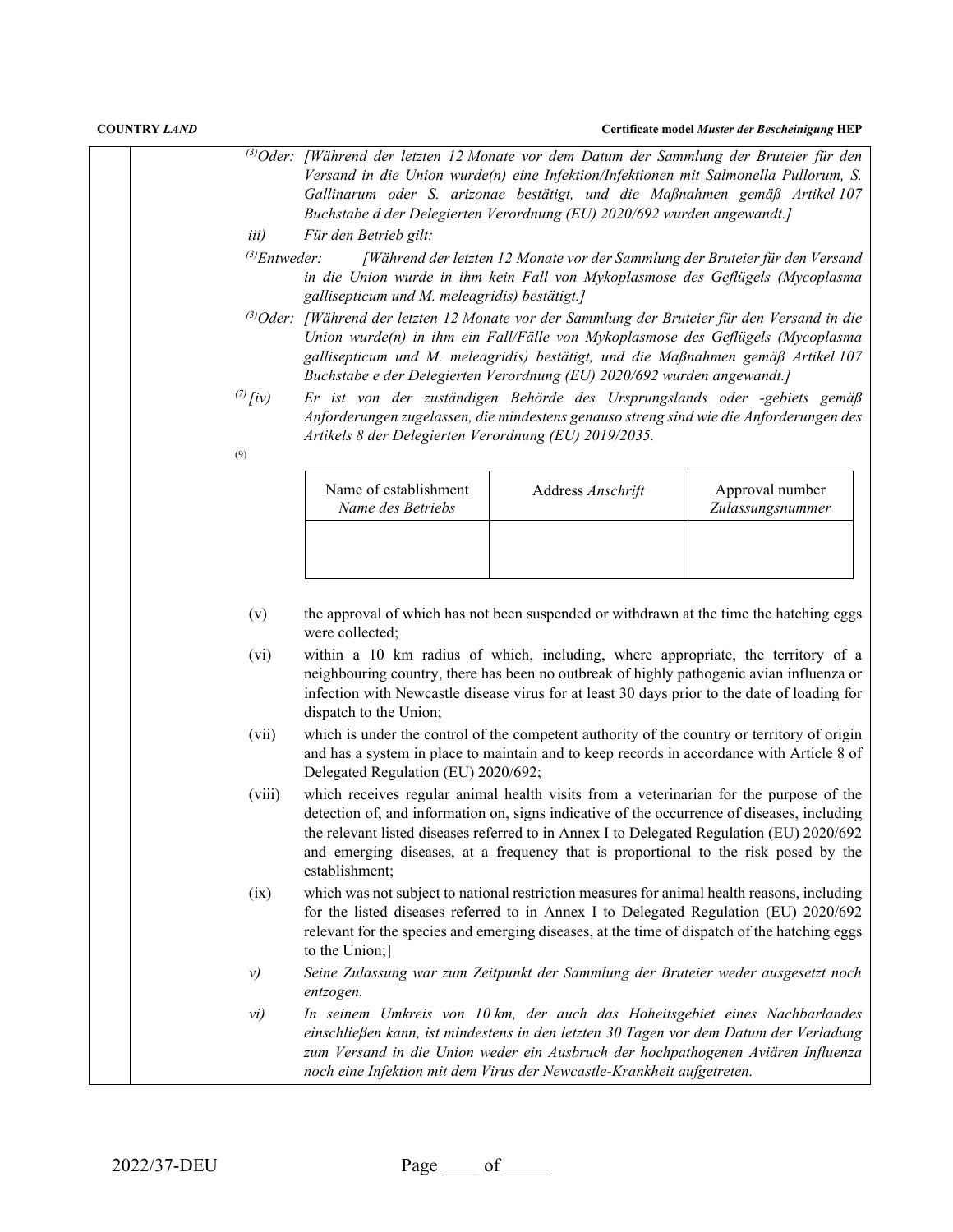| <b>COUNTRY LAND</b>                                                  |                          |                                              |                                                |                                                                                |                                                                                                                                                                                                                                                                                                                                                                   |                                                     | Certificate model Muster der Bescheinigung HEP                       |
|----------------------------------------------------------------------|--------------------------|----------------------------------------------|------------------------------------------------|--------------------------------------------------------------------------------|-------------------------------------------------------------------------------------------------------------------------------------------------------------------------------------------------------------------------------------------------------------------------------------------------------------------------------------------------------------------|-----------------------------------------------------|----------------------------------------------------------------------|
|                                                                      | vii)                     |                                              |                                                |                                                                                | Er steht unter der Aufsicht der zuständigen Behörde des Ursprungslandes oder -gebiets<br>und verfügt über ein System, das es ermöglicht, Aufzeichnungen gemäß Artikel 8 der<br>Delegierten Verordnung (EU) 2020/692 zu erstellen und zu führen.                                                                                                                   |                                                     |                                                                      |
|                                                                      | viii)                    |                                              | darüber zu informieren.                        |                                                                                | Er wird mit einer Häufigkeit, die im Verhältnis zu dem Risiko steht, das der Betrieb birgt,<br>regelmäßig von einem/einer Tierarzt/Tierärztin besucht, um Anzeichen für das Auftreten<br>von Seuchen, einschließlich der relevanten gelisteten Seuchen gemäß Anhang I der<br>Delegierten Verordnung (EU) 2020/692 und neu auftretender Seuchen, festzustellen und |                                                     |                                                                      |
|                                                                      | ix)                      |                                              | auftretender Seuchen.]                         |                                                                                | Er unterlag zum Zeitpunkt des Versands der Bruteier in die Union keinen nationalen<br>Beschränkungen aus tierseuchenrechtlichen Gründen, einschließlich der relevanten<br>gelisteten Seuchen gemäß Anhang I der Delegierten Verordnung (EU) 2020/692 und neu                                                                                                      |                                                     |                                                                      |
| $^{(3)}$ either $[(c)]$                                              |                          |                                              |                                                |                                                                                | has not been vaccinated against highly pathogenic avian influenza;]                                                                                                                                                                                                                                                                                               |                                                     |                                                                      |
| $^{(3)(4)}$ or $[(c)]$                                               |                          | (EU) 2020/692;]                              |                                                |                                                                                | has been vaccinated against highly pathogenic avian influenza in accordance with a vaccination<br>programme which complies with the requirements set out in Annex XIII to Delegated Regulation                                                                                                                                                                    |                                                     |                                                                      |
| $^{(3)}$ Entweder:<br>$^{(3)(4)}Oder:$                               | $\sqrt{c}$<br>$\sqrt{c}$ |                                              |                                                |                                                                                | Er wurde nicht gegen die hochpathogene Aviäre Influenza geimpft.]<br>Er wurde im Einklang mit einem Impfprogramm gegen die hochpathogene Aviäre<br>Influenza geimpft, das die Anforderungen in Anhang XIII der Delegierten Verordnung                                                                                                                             |                                                     |                                                                      |
|                                                                      |                          | (EU) 2020/692 erfüllt.]                      |                                                |                                                                                |                                                                                                                                                                                                                                                                                                                                                                   |                                                     |                                                                      |
| $^{(3)}$ either $[(d)]$                                              |                          |                                              |                                                |                                                                                | has not been vaccinated against infection with Newcastle disease virus in the last 12 months prior<br>to the date of loading of the consignment for dispatch to the Union;]                                                                                                                                                                                       |                                                     |                                                                      |
| $^{(3)}or$<br>$\lceil$ (d)                                           |                          |                                              |                                                |                                                                                | has been vaccinated against infection with Newcastle disease virus in the last 12 months prior to<br>the date of loading of the consignment for dispatch to the Union, with vaccines that comply with<br>both the general and specific criteria of Annex XV to Delegated Regulation (EU) 2020/692;                                                                |                                                     |                                                                      |
| $^{(3)}$ Entweder:                                                   | $\lceil d \rceil$        |                                              |                                                |                                                                                | Er wurde in den letzten 12 Monaten vor dem Datum der Verladung der Sendung zum<br>Versand in die Union nicht gegen eine Infektion mit dem Virus der Newcastle-Krankheit geimpft.]                                                                                                                                                                                 |                                                     |                                                                      |
| $^{(3)}Oder: [d]$                                                    |                          |                                              | Verordnung (EU) 2020/692 erfüllen.             |                                                                                | Er wurde in den letzten 12 Monaten vor dem Datum der Verladung der Sendung zum Versand in<br>die Union gegen eine Infektion mit dem Virus der Newcastle-Krankheit mit Impfstoffen geimpft, die<br>sowohl die allgemeinen als auch die spezifischen Kriterien des Anhangs XV der Delegierten                                                                       |                                                     |                                                                      |
| (10)                                                                 |                          |                                              |                                                |                                                                                |                                                                                                                                                                                                                                                                                                                                                                   |                                                     |                                                                      |
| Identification of<br>the flock<br>Bezeichnung des<br><b>Bestands</b> |                          | Age of<br>the birds<br>Alter<br>der<br>Vögel | Date of<br>vaccination<br>Datum der<br>Impfung | Name and<br>type of virus<br>strain used<br>Name und<br>Typ des<br>verwendeten | Batch number of<br>the vaccine<br>Chargennummer<br>des Impfstoffs                                                                                                                                                                                                                                                                                                 | Name of<br>the<br>vaccine<br>Name des<br>Impfstoffs | Manufacturer<br>of the<br>vaccine<br>Hersteller<br>des<br>Impfstoffs |

2022/37-DEU Page of <u>equal</u> of the set of the set of the set of the set of the set of the set of the set of the set of the set of the set of the set of the set of the set of the set of the set of the set of the set of the

*Virusstamms*

]*]*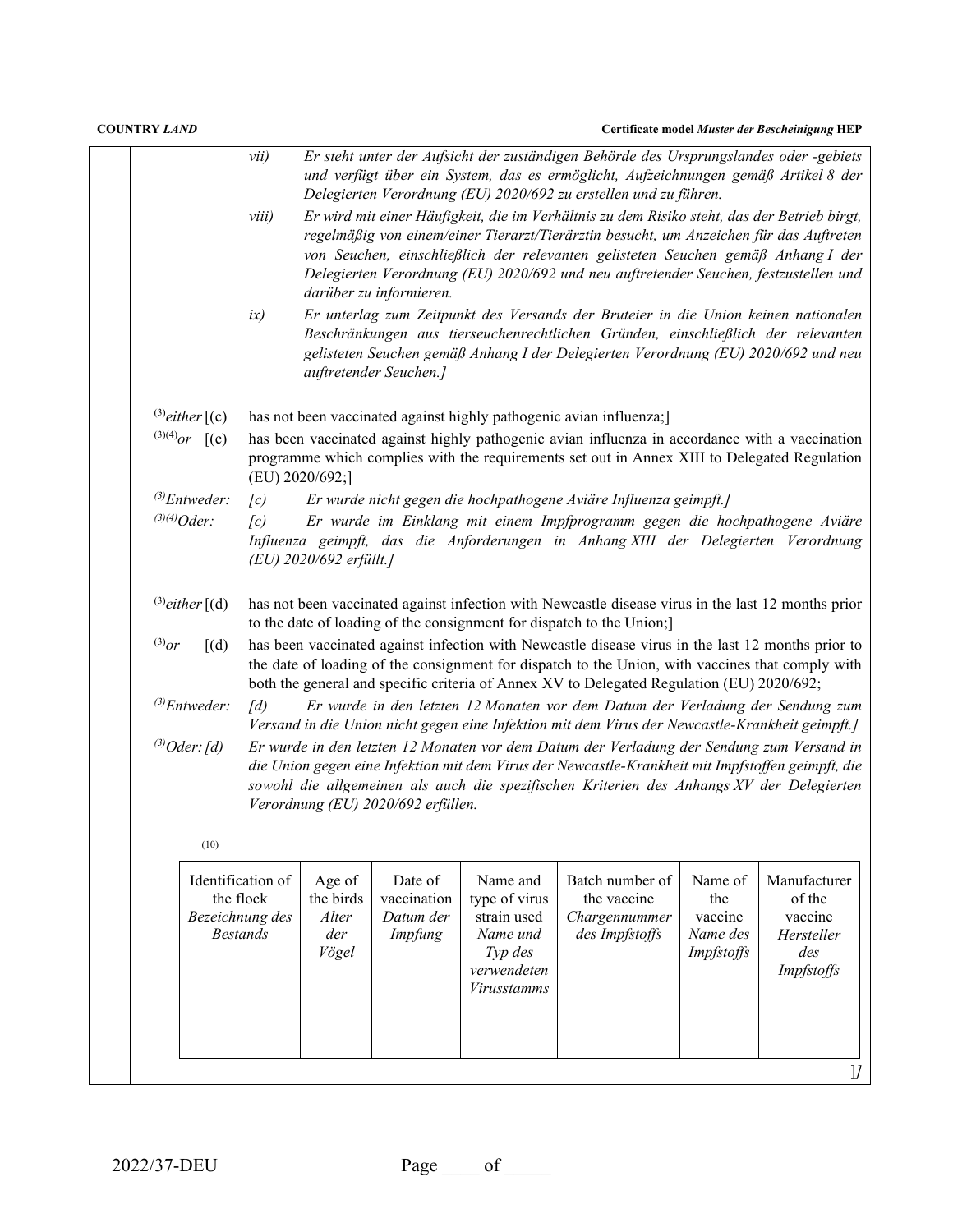| (e)                | underwent a disease surveillance programme that meets the requirements set out in Annex II to                                                                                                                |
|--------------------|--------------------------------------------------------------------------------------------------------------------------------------------------------------------------------------------------------------|
|                    | Delegated Regulation (EU) 2019/2035 and was found not to be infected or showed any grounds for                                                                                                               |
|                    | suspecting any infection, by the following agents:                                                                                                                                                           |
| $^{(3)}$ either    |                                                                                                                                                                                                              |
|                    | [Salmonella Pullorum, Salmonella Gallinarum and Mycoplasma gallisepticum (in case of Gallus<br>gallus);]                                                                                                     |
| $^{(3)}$ or        | [Salmonella arizonae (serogroup O:18(k)), Salmonella Pullorum and Salmonella Gallinarum,                                                                                                                     |
|                    | Mycoplasma meleagridis and Mycoplasma gallisepticum (in case of Meleagris gallopavo);]                                                                                                                       |
| $^{(3)}$ or        | [Salmonella Pullorum and Salmonella Gallinarum (in case of Numida meleagris, Coturnix coturnix,                                                                                                              |
|                    | Phasianus colchicus, Perdix perdix and Anas spp);]                                                                                                                                                           |
| (f)                | had no contact with poultry or hatching eggs of a lower health status, or with captive or wild birds                                                                                                         |
|                    | for a continuous period of at least 6 weeks immediately prior to the date of loading of the hatching                                                                                                         |
|                    | eggs for dispatch to the Union;                                                                                                                                                                              |
| (g)                | did not show symptoms of transmissible diseases at the time of collection of the hatching eggs;                                                                                                              |
| (h)                | had been subjected to:                                                                                                                                                                                       |
| $^{(3)}$ either    | [a clinical inspection <sup>(11)</sup> within the period of 72 hours prior to the time of loading of the hatching                                                                                            |
|                    | eggs for dispatch to the Union, and showed no signs indicative of the occurrence of diseases,                                                                                                                |
|                    | including the listed diseases referred to in Annex I to Delegated Regulation (EU) 2020/692 relevant                                                                                                          |
|                    | for the species and emerging diseases;]                                                                                                                                                                      |
| $^{(3)}$ or        | [monthly clinical inspections <sup>(11)</sup> , the most recent carried out within a period of 31 days prior to the                                                                                          |
|                    | time of loading of the consignment of hatching eggs for dispatch to the Union, for the purpose of                                                                                                            |
|                    | the detection of signs indicative of the occurrence of diseases, including the relevant listed diseases                                                                                                      |
|                    | referred to in Annex I to Delegated Regulation 2020/692 and emerging diseases and it showed no                                                                                                               |
|                    | disease symptoms or grounds for suspecting the presence of any of those diseases based on those                                                                                                              |
|                    | clinical inspections, and on an evaluation of its current health status carried out by an official                                                                                                           |
|                    | veterinarian in the third country or territory of origin or zone thereof, within a period of 72 hours                                                                                                        |
|                    | prior to the time of loading of the consignment of hatching eggs for dispatch to the Union, as                                                                                                               |
|                    | assessed by up-to-date information supplied by the operator and by documentary checks of the                                                                                                                 |
|                    | health and production records kept on the establishment, for the purpose of the detection of signs<br>indicative of the occurrence of diseases, including emerging diseases and the relevant listed diseases |
|                    | referred to in Annex I to Delegated Regulation 2020/692];                                                                                                                                                    |
| e)                 | Er wurde einem Seuchenüberwachungsprogramm unterzogen, das den Anforderungen nach                                                                                                                            |
|                    | Anhang II der Delegierten Verordnung (EU) 2019/2035 entspricht, und es wurde festgestellt, dass                                                                                                              |
|                    | er nicht mit den folgenden Seuchenerregern infiziert ist und dass keine Anhaltspunkte für einen                                                                                                              |
|                    | Verdacht auf eine Infektion mit den nachstehenden Erregern bestehen:                                                                                                                                         |
| $^{(3)}$ Entweder: | [(im Falle der Art Gallus gallus) Salmonella Pullorum, Salmonella Gallinarum und                                                                                                                             |
|                    | Mycoplasma gallisepticum.]                                                                                                                                                                                   |
|                    | <sup>(3)</sup> Oder: [(im Falle der Art Meleagris gallopavo) Salmonella arizonae (Serogruppe O:18(k)), Salmonella                                                                                            |
|                    | Pullorum und Salmonella Gallinarum, Mycoplasma meleagridis und Mycoplasma gallisepticum.]                                                                                                                    |
|                    | <sup>(3)</sup> Oder: [(im Falle der Arten Numida meleagris, Coturnix coturnix, Phasianus colchicus, Perdix perdix und                                                                                        |
|                    | Anas spp.) Salmonella Pullorum und Salmonella Gallinarum.]                                                                                                                                                   |
| f)                 | Er ist während des dem Datum der Verladung der Bruteier zum Versand in die Union unmittelbar                                                                                                                 |
|                    | vorausgehenden ununterbrochenen Zeitraums von mindestens 6 Wochen nicht mit Geflügel oder                                                                                                                    |
|                    | Bruteiern mit einem niedrigeren Gesundheitsstatus oder mit in Gefangenschaft gehaltenen Vögeln                                                                                                               |
|                    | oder Wildvögeln in Berührung gekommen.                                                                                                                                                                       |
| g)                 | Er zeigte zum Zeitpunkt der Sammlung der Bruteier keine Symptome einer übertragbaren Seuche.                                                                                                                 |
| h)                 | Er wurde:                                                                                                                                                                                                    |
| $^{(3)}$ Entweder: | [innerhalb eines Zeitraums von 72 Stunden vor der Verladung der Bruteier zum Versand                                                                                                                         |
|                    | Union einer klinischen Inspektion <sup><math>(11)</math></sup> unterzogen, die durch eine $(n)$ amtlichen<br>in die                                                                                          |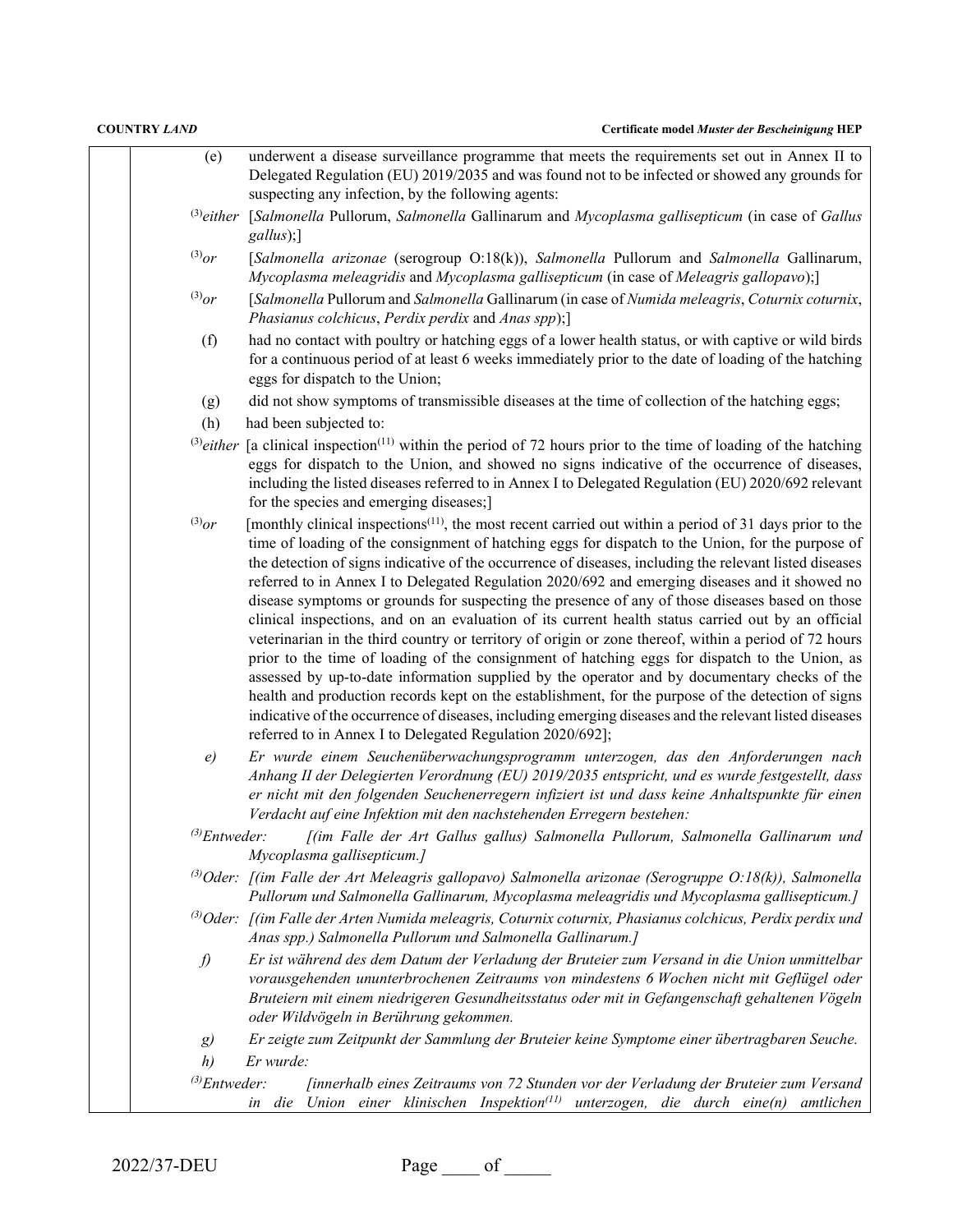*Tierarzt/Tierärztin durchgeführt wurde, und er wies keine Hinweise auf das Auftreten von Seuchen auf, einschließlich der in Anhang I der Delegierten Verordnung (EU) 2020/692 genannten, für die Art(en) relevanten gelisteten Seuchen und neu auftretender Seuchen.]*

*(3)Oder: [monatlichen klinischen Inspektionen(11), deren letzte innerhalb eines Zeitraums von 31 Tagen vor dem Zeitpunkt der Verladung der Bruteiersendung zum Versand in die Union stattfand, zur Feststellung von Anzeichen für das Auftreten von Seuchen, einschließlich der relevanten gelisteten Seuchen gemäß Anhang I der Delegierten Verordnung (EU) 2020/692 und neu auftretender Seuchen, unterzogen, und es ergaben sich keine Krankheitssymptome oder Anhaltspunkte für einen Verdacht auf das Auftreten einer dieser Seuchen aus diesen klinischen Inspektionen oder aus der Beurteilung seines derzeitigen Gesundheitsstatus, die von einem/einer amtlichen Tierarzt/Tierärztin in dem Ursprungsdrittland, -gebiet oder einer Zone derselben innerhalb eines Zeitraums von 72 Stunden vor dem Zeitpunkt der Verladung der Bruteiersendung für den Versand in die Union auf der Grundlage von aktuellen Informationen des Unternehmers und von Dokumentenprüfungen der in dem Betrieb geführten Gesundheits- und Produktionsunterlagen zur Feststellung von Anzeichen für das Auftreten von Seuchen, einschließlich neu auftretender Seuchen und der relevanten gelisteten Seuchen gemäß Anhang I der Delegierten Verordnung (EU) 2020/692, durchgeführt wurde.]*

### II.1.5. were:

|  | $^{(3)}$ either $[(a)$ not vaccinated against highly pathogenic avian influenza; |  |  |  |
|--|----------------------------------------------------------------------------------|--|--|--|
|  |                                                                                  |  |  |  |

- $(3)(4)$ or  $[(a)$  vaccinated against highly pathogenic avian influenza in accordance with a vaccination programme which complies with the requirements set out in Annex XIII to Delegated Regulation (EU) 2020/692;]
- (3)*either* [(b) not vaccinated against infection with Newcastle disease virus;]
- $^{(3)}$ or [(b) vaccinated against infection with Newcastle disease virus with vaccines that comply with the general and specific criteria of Annex XV to Delegated Regulation (EU) 2020/692;]
	- (c) marked using colour ink, with a stamp indicating the unique approval number of the establishment of origin;
	- (d) disinfected in accordance with the instructions of the competent authority of the country or territory of origin;

*II.1.5. Für sie gilt:*

- *(3)Entweder: [a) Sie wurden nicht gegen hochpathogene Aviäre Influenza geimpft.]*
- *(3)(4)Oder: [a) Sie wurden im Einklang mit einem Impfprogramm gegen die hochpathogene Aviäre Influenza geimpft, das die Anforderungen in Anhang XIII der Delegierten Verordnung (EU) 2020/692 erfüllt.] (3)Entweder: [b) Sie wurden nicht gegen eine Infektion mit dem Virus der Newcastle-Krankheit geimpft.]*

*(3)Oder: [b) Sie wurden gegen eine Infektion mit dem Virus der Newcastle-Krankheit mit Impfstoffen, die sowohl die allgemeinen als auch die spezifischen Kriterien des Anhangs XV der Delegierten Verordnung (EU) 2020/692 erfüllen, geimpft.]*

- *c) Sie wurden mit Farbtinte mit der individuellen Zulassungsnummer des Ursprungsbetriebs gestempelt.*
- *d) Sie wurden gemäß den Anweisungen der zuständigen Behörde des Ursprungslands oder -gebiets desinfiziert.*

## II.1.6. were collected [on  $\frac{1}{2}$  /  $\frac{1}{2}$  (dd/mm/yyyy)]<sup>(3)</sup> [from  $\frac{1}{2}$  /  $\frac{1}{2}$  (dd/mm/yyyy) to  $\frac{1}{2}$  $\left(\frac{dd}{m}w\right)\frac{yyyy}{\sin\left(\frac{3}{2}\right)}$ ; (12)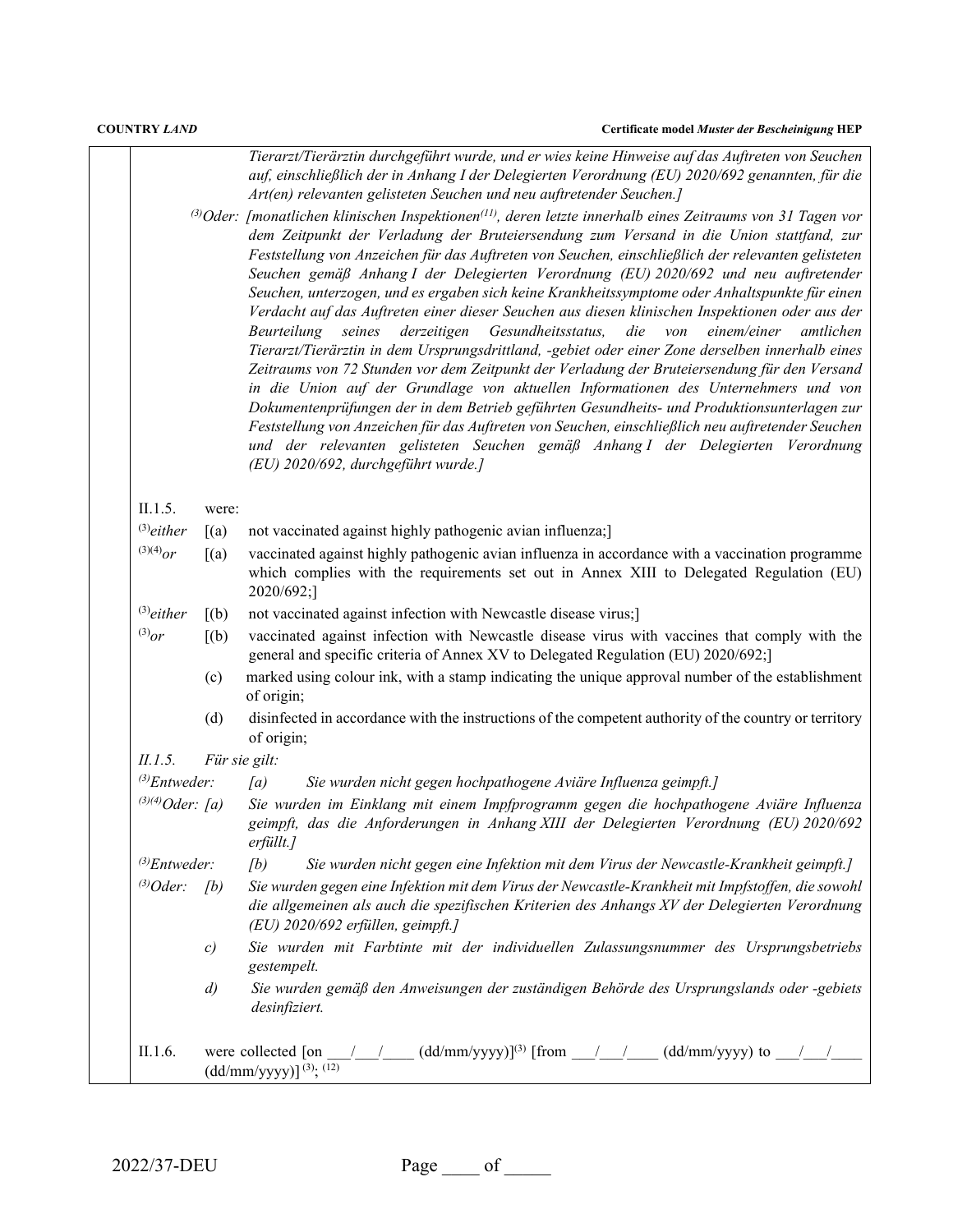| II.1.6.        |                   | Sie wurden [am $\frac{1}{\sqrt{1-(1-\frac{1}{2})}}$ (TT/MM/JJJJ)] <sup>(3)</sup> [zwischen dem $\frac{1}{\sqrt{1-(1-\frac{1}{2})}}$ (TT/MM/JJJJ) und dem<br>$(TT/MM/JJJJ)^{(3)}$ gesammelt. <sup>(12)</sup>                                                                                                                                                                                  |
|----------------|-------------------|----------------------------------------------------------------------------------------------------------------------------------------------------------------------------------------------------------------------------------------------------------------------------------------------------------------------------------------------------------------------------------------------|
| II.1.7.        |                   | are loaded for dispatch to the Union in containers which:                                                                                                                                                                                                                                                                                                                                    |
|                | (a)               | are constructed in such a way that the hatching eggs cannot fall out;                                                                                                                                                                                                                                                                                                                        |
|                | (b)               | are designed to allow cleaning and disinfection;                                                                                                                                                                                                                                                                                                                                             |
|                | (c)               | contain only hatching eggs of the same species, category and type coming from the same<br>establishment;                                                                                                                                                                                                                                                                                     |
|                | (d)               | are closed in accordance with the instructions of the competent authority of the country or territory<br>of origin to avoid any possibility of substitution of the content;                                                                                                                                                                                                                  |
|                | (e)               | are:                                                                                                                                                                                                                                                                                                                                                                                         |
|                | $^{(3)}$ either   | [disposable, clean and used for the first time;]                                                                                                                                                                                                                                                                                                                                             |
| $^{(3)}$ or    |                   | [cleaned and disinfected before loading of the hatching eggs in accordance with the instructions of<br>the competent authority of the country or territory of origin;]                                                                                                                                                                                                                       |
|                | (f)               | bear the information set out in Point 5 of Annex XVI to Delegated Regulation (EU) 2020/692<br>relevant for hatching eggs of poultry;                                                                                                                                                                                                                                                         |
| <i>II.1.7.</i> |                   | Sie werden zum Versand in die Union in Transportbehälter/Container verladen, die folgende<br>Anforderungen erfüllen:                                                                                                                                                                                                                                                                         |
|                | a)                | Sie sind so gebaut, dass die Bruteier nicht herausfallen können.                                                                                                                                                                                                                                                                                                                             |
|                | b)                | Sie sind so konzipiert, dass eine Reinigung und Desinfektion möglich ist.                                                                                                                                                                                                                                                                                                                    |
|                | $\mathcal{C}$     | Sie enthalten nur Bruteier ein und derselben Art, Kategorie und Nutzungsrichtung aus ein und<br>demselben Betrieb.                                                                                                                                                                                                                                                                           |
|                | $\left( d\right)$ | Sie werden nach den Anweisungen der zuständigen Behörde des Ursprungslands oder -gebietes so<br>verschlossen, dass ein Austausch des Inhalts ausgeschlossen ist.                                                                                                                                                                                                                             |
|                | e)                | Die Transportbehälter/Container erfüllen folgende Anforderungen:                                                                                                                                                                                                                                                                                                                             |
|                |                   | $\beta$ Entweder: [Es handelt sich um zum ersten Mal verwendete, saubere Einwegbehälter.]                                                                                                                                                                                                                                                                                                    |
|                | $^{(3)}Oder$ :    | [Sie wurden vor der Verladung der Bruteier gemäß den Anweisungen der zuständigen Behörde des<br>Ursprungslands oder -gebietes gereinigt und desinfiziert.]                                                                                                                                                                                                                                   |
|                | f)                | Sie tragen die in Anhang XVI Nummer 5 der Delegierten Verordnung (EU) 2020/692 festgelegten,<br>für Bruteier von Geflügel relevanten Informationen.                                                                                                                                                                                                                                          |
| II.1.8.        |                   | are loaded for dispatch to the Union in a means of transport which is constructed in accordance with<br>$II.1.7(a)$ and (b) and was cleaned and disinfected with a disinfectant authorised by the competent authority<br>of the country or territory of origin and dried or allowed to dry immediately before loading of the hatching<br>eggs for dispatch to the Union;                     |
| II.1.8.        |                   | Sie werden zum Versand in die Union in ein Transportmittel verladen, das gemäß Nummer II.1.7.<br>Buchstaben a und b gebaut ist und unmittelbar vor der Verladung der Bruteier zum Versand in die Union<br>mit einem von der zuständigen Behörde des Ursprungslands oder -gebiets zugelassenen<br>Desinfektionsmittel gereinigt und desinfiziert und getrocknet oder trocknen gelassen wurde. |
|                |                   | $^{(13)}$ [II.1.9. are intended for a Member State which has been granted the status free from infection with Newcastle<br>disease virus without vaccination in accordance with Article 66 of Commission Delegated Regulation (EU)<br>2020/689, and they:                                                                                                                                    |
|                | (a)               | have not been vaccinated against infection with Newcastle disease virus;                                                                                                                                                                                                                                                                                                                     |
|                | (b)               | come from flocks which:                                                                                                                                                                                                                                                                                                                                                                      |
|                |                   | $^{(3)}$ either [have not been vaccinated against infection with Newcastle disease virus.]                                                                                                                                                                                                                                                                                                   |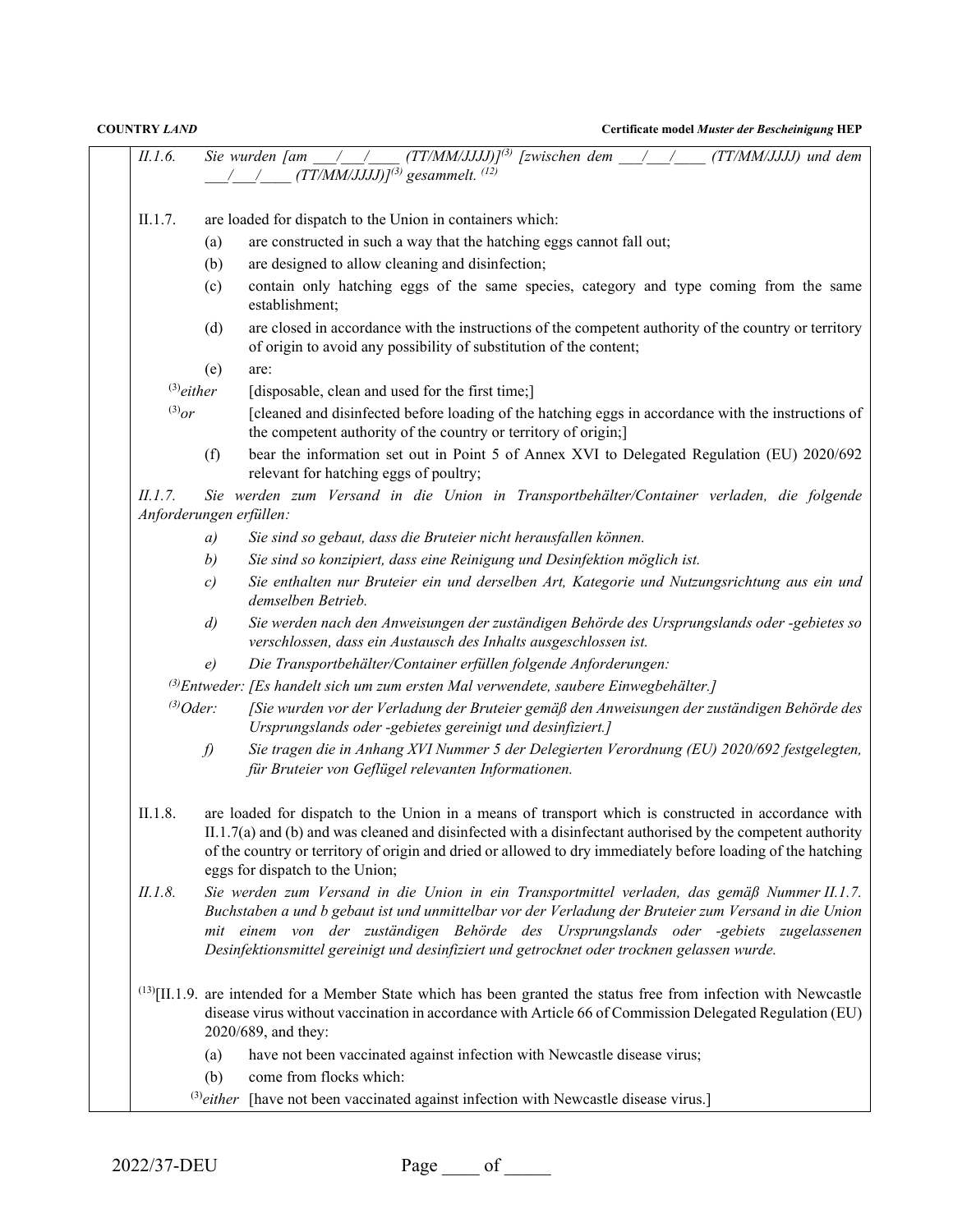- $\frac{3}{(3)}$  [have been vaccinated against infection with Newcastle disease virus with an inactivated vaccine.]  $^{(3)}$ or [have been vaccinated against infection with Newcastle disease virus with a live vaccine at the latest 60 days prior to the date the eggs were collected.]]
- *(13)[II.1.9. Sie sind für einen Mitgliedstaat bestimmt, der den Status "frei von einer Infektion mit dem Virus der Newcastle-Krankheit ohne Impfung" im Einklang mit Artikel 66 der Delegierten Verordnung (EU) 2020/689 der Kommission erhalten hat, und für sie gilt Folgendes:*
	- *a) Sie wurden nicht gegen eine Infektion mit dem Virus der Newcastle-Krankheit geimpft.*
	- *b) Sie stammen aus Beständen, für die Folgendes gilt:*
	- *(3)Entweder: [Sie wurden nicht gegen eine Infektion mit dem Virus der Newcastle-Krankheit geimpft.]*
	- *(3)Oder: [Sie wurden mit einem inaktivierten Impfstoff gegen eine Infektion mit dem Virus der Newcastle-Krankheit geimpft.]*
	- *(3)Oder: [Sie wurden mindestens 60 Tage vor dem Datum der Sammlung der Eier mit einem Lebendimpfstoff gegen eine Infektion mit dem Virus der Newcastle-Krankheit geimpft.]]*
- **II.2. Public health attestation** [\*to delete when the Union is not the final destination of the hatching eggs]
- *II.2. Unbedenklichkeitsbescheinigung [\*zu streichen, wenn die Union nicht der endgültige Bestimmungsort der Bruteier ist]*
- *(14)*[II.2.1. The *Salmonella* control programme referred to in Article 10 of Regulation (EC) No 2160/2003 and the specific requirements for the use of antimicrobials and vaccines in Commission Regulation (EC) No 1177/2006, have been applied to the parent flock of origin and this parent flock has been tested for *Salmonella* serotypes of public health significance:
- *(14)[II.2.1. Das Programm zur Salmonellenbekämpfung gemäß Artikel 10 der Verordnung (EG) Nr. 2160/2003 und die besonderen Vorschriften über die Verwendung von antimikrobiellen Mitteln und Impfstoffen der Verordnung (EG) Nr. 1177/2006 der Kommission wurden auf den Herkunftsbestand angewandt; dieser wurde auf Salmonellen-Serotypen getestet, die für die Gesundheit der Bevölkerung von Belang sind:*

| <b>Identification of</b><br>the flock     | Age of the                      | Date of last sampling of<br>the flock from which the<br>testing result is<br>known[dd/mm/yyyy]                     | Result of all testing in the<br>flock <sup><math>(15)</math></sup> Ergebnis aller<br>Untersuchungen im<br>$\textit{Bestand}^{\text{(15)}}$ |                            |  |  |
|-------------------------------------------|---------------------------------|--------------------------------------------------------------------------------------------------------------------|--------------------------------------------------------------------------------------------------------------------------------------------|----------------------------|--|--|
| <b>Bezeichnung des</b><br><b>Bestands</b> | birds <i>Alter</i><br>der Vögel | Datum der letzten<br><b>Probenahme im Bestand</b><br>mit bekanntem<br><b>Untersuchungsergebnis</b><br>[TT.MM.JJJJ] | Positive<br>Positiv                                                                                                                        | Negative<br><b>Negativ</b> |  |  |
|                                           |                                 |                                                                                                                    |                                                                                                                                            |                            |  |  |

]*]*

*(14)*[II.2.2. Neither *Salmonella* Enteritidis nor *Salmonella* Typhimurium were detected within the control programme referred to in point II.1.1.]

*(14)[II.2.2.Im Rahmen des Bekämpfungsprogramms gemäß Nummer II.1.1. wurden weder Salmonella Enteritidis noch Salmonella Typhimurium nachgewiesen.]*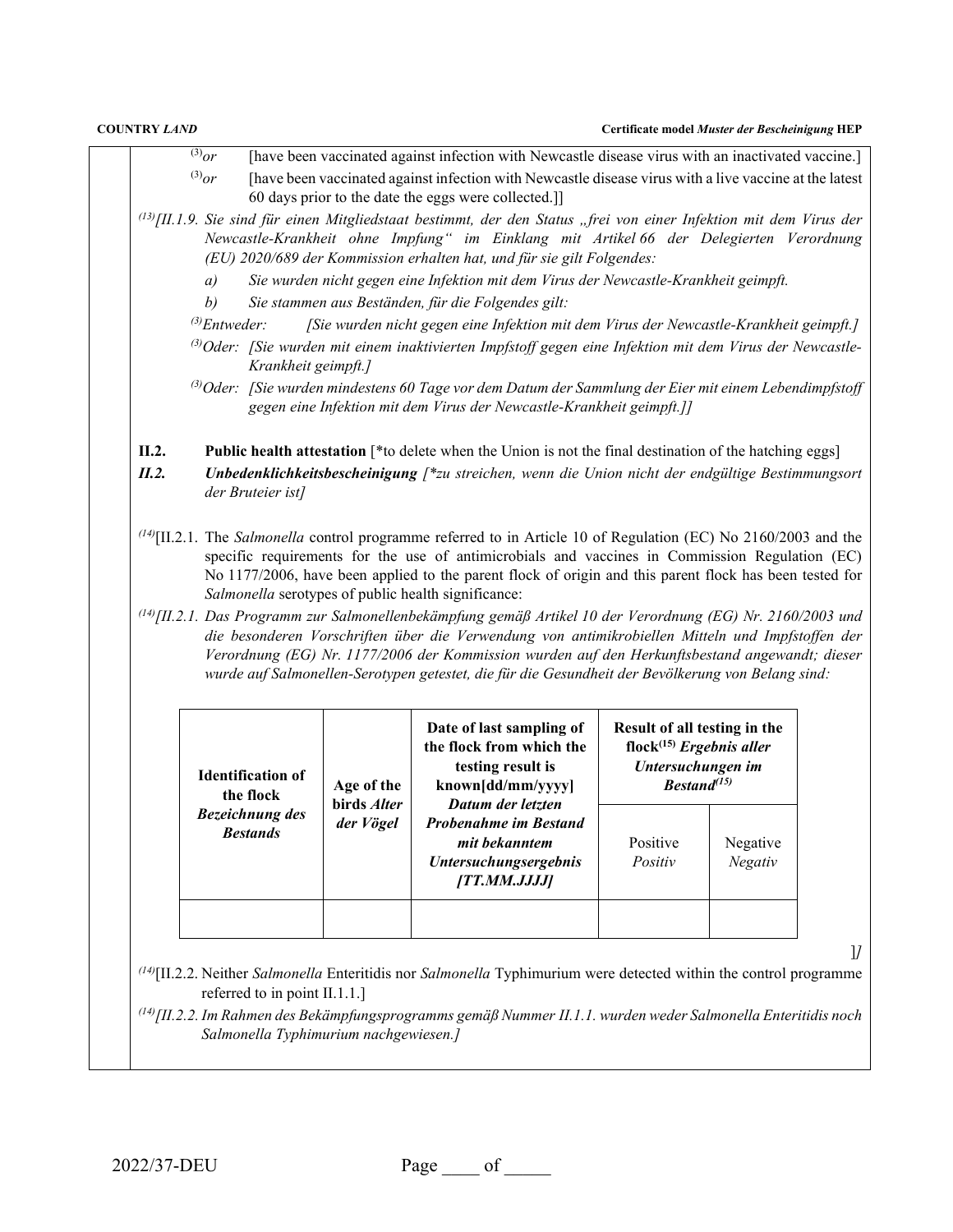| <b>COUNTRY LAND</b><br>Certificate model Muster der Bescheinigung HEP     |                                                                                                                                                                                                                                                                                                                                                                                                                                                             |  |
|---------------------------------------------------------------------------|-------------------------------------------------------------------------------------------------------------------------------------------------------------------------------------------------------------------------------------------------------------------------------------------------------------------------------------------------------------------------------------------------------------------------------------------------------------|--|
|                                                                           | $^{(16)}$ [II.2.3. If the Member State of destination is Finland or Sweden, the hatching eggs come from flocks which have                                                                                                                                                                                                                                                                                                                                   |  |
| 2003/644/EC.]                                                             | tested negative for Salmonella in accordance with the rules laid down in Commission Decision                                                                                                                                                                                                                                                                                                                                                                |  |
|                                                                           | $^{(16)}$ [II.2.3. Ist Finnland oder Schweden der Bestimmungsmitgliedstaat, so kommen die Bruteier aus Beständen, die<br>gemäß den Vorschriften der Entscheidung 2003/644/EG der Kommission mit Negativbefund auf<br>Salmonellen untersucht wurden.]                                                                                                                                                                                                        |  |
| Notes:                                                                    |                                                                                                                                                                                                                                                                                                                                                                                                                                                             |  |
|                                                                           | This animal health/official certificate is intended for entry into the Union of hatching eggs of poultry other than<br>ratites, including when the Union is not the final destination of those germinal products.                                                                                                                                                                                                                                           |  |
|                                                                           | In accordance with the Agreement on the withdrawal of the United Kingdom of Great Britain and Northern Ireland<br>from the European Union and the European Atomic Energy Community, and in particular Article 5(4) of the Protocol<br>on Ireland / Northern Ireland in conjunction with Annex 2 to that Protocol, references to European Union in this<br>animal health/official certificate include the United Kingdom in respect of Northern Ireland.     |  |
|                                                                           | This animal health/official certificate shall be completed according to the notes for the completion of certificates<br>provided for in Chapter 4 of Annex I to Commission Implementing Regulation (EU) 2020/2235.                                                                                                                                                                                                                                          |  |
| Erläuterungen                                                             |                                                                                                                                                                                                                                                                                                                                                                                                                                                             |  |
|                                                                           | Diese Veterinär-/amtliche Bescheinigung gilt für den Eingang in die Union von Bruteiern von Geflügel,<br>ausgenommen Laufvögel, auch wenn die Union nicht der endgültige Bestimmungsort des Zuchtmaterials ist.                                                                                                                                                                                                                                             |  |
| ein.                                                                      | Im Einklang mit dem Abkommen über den Austritt des Vereinigten Königreichs Großbritannien und Nordirland aus<br>der Europäischen Union und der Europäischen Atomgemeinschaft und insbesondere nach Artikel 5 Absatz 4 des<br>Protokolls zu Irland/Nordirland in Verbindung mit Anhang 2 dieses Protokolls schließen Bezugnahmen auf die<br>Europäische Union in dieser Veterinär-/amtlichen Bescheinigung das Vereinigte Königreich in Bezug auf Nordirland |  |
|                                                                           | Diese Veterinär-/amtliche Bescheinigung ist gemäß den Hinweisen zum Ausfüllen von Bescheinigungen in Anhang I<br>Kapitel 4 der Durchführungsverordnung (EU) 2020/2235 der Kommission auszufüllen.                                                                                                                                                                                                                                                           |  |
| Part I:                                                                   |                                                                                                                                                                                                                                                                                                                                                                                                                                                             |  |
| Box reference I.8:                                                        | Provide the code of the zone as it appears in column 2 of the table in Part 1 of Annex V<br>to Implementing Regulation (EU) 2021/404.                                                                                                                                                                                                                                                                                                                       |  |
| Box reference I.27:                                                       | "CN code": use the appropriate Harmonised System (HS) code of the World Customs<br>Organisation: 04.07.                                                                                                                                                                                                                                                                                                                                                     |  |
|                                                                           | "Category": select one of the following: Pure line/grandparents/parents/laying<br>pullets/others.                                                                                                                                                                                                                                                                                                                                                           |  |
| Teil I:                                                                   |                                                                                                                                                                                                                                                                                                                                                                                                                                                             |  |
| Field I.8.:                                                               | Geben Sie den Code der Zone gemäß Spalte 2 der Tabelle in Anhang V Teil 1 der<br>Durchführungsverordnung (EU) 2021/404 an.                                                                                                                                                                                                                                                                                                                                  |  |
| Feld 1.27.:                                                               | "KN-Code": Verwenden Sie den zutreffenden Code des Harmonisierten Systems (HS)<br>der Weltzollorganisation: 04.07.                                                                                                                                                                                                                                                                                                                                          |  |
|                                                                           | "Kategorie":<br>Wählen<br>Sie<br>eine<br>der folgenden<br>Kategorien<br>Reine<br>aus:<br>Linie/Großeltern/Eltern/Junglegehennen/Sonstige.                                                                                                                                                                                                                                                                                                                   |  |
| Part II:                                                                  |                                                                                                                                                                                                                                                                                                                                                                                                                                                             |  |
| (1)<br>Hatching eggs as defined in Article 4 of Regulation (EU) 2016/429. |                                                                                                                                                                                                                                                                                                                                                                                                                                                             |  |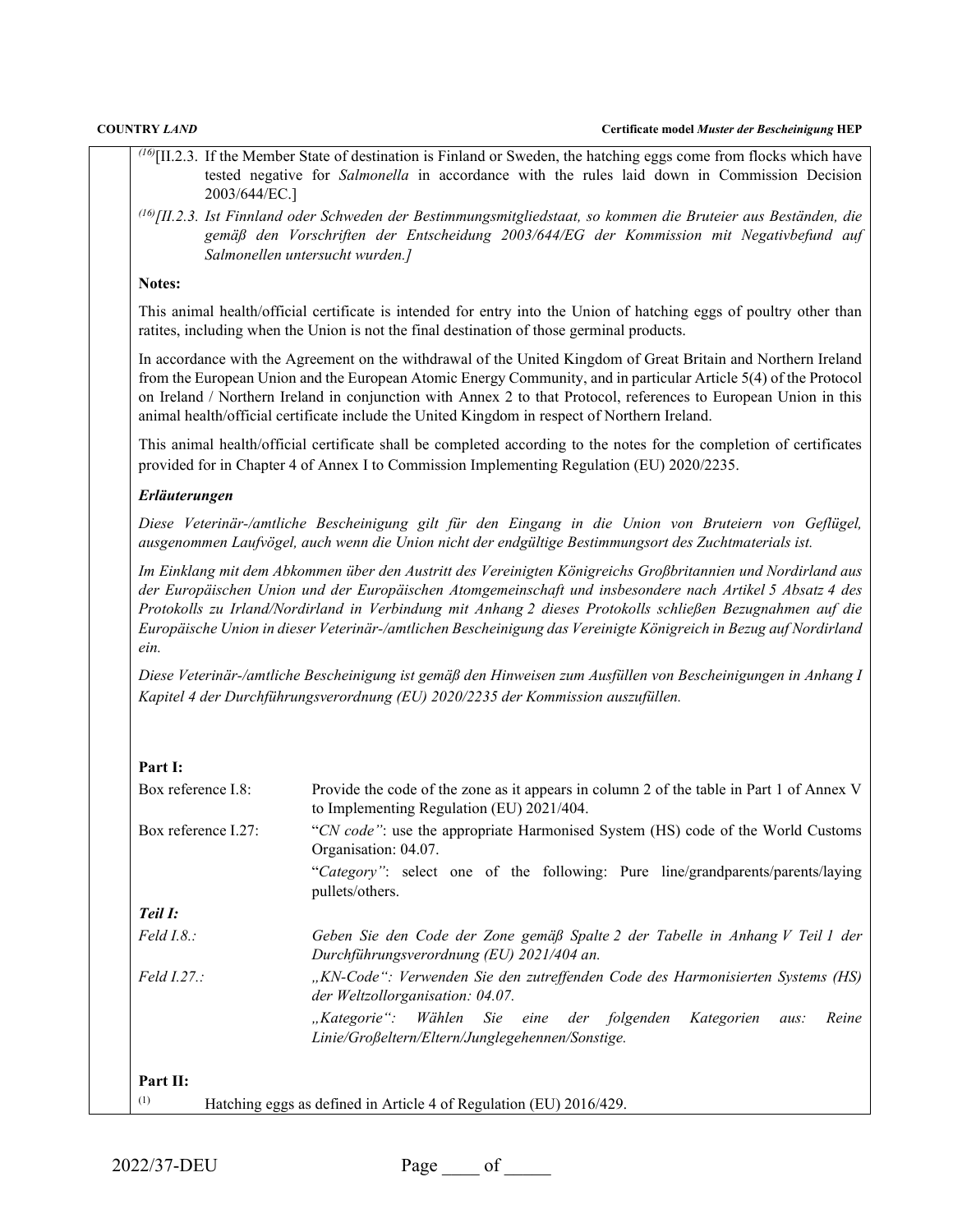| (2)      | Code of the zone as it appears in column 2 of the table in Part 1 of Annex V to Implementing Regulation<br>(EU) 2021/404.                                                                                                                                                                                                                                                                                                                            |
|----------|------------------------------------------------------------------------------------------------------------------------------------------------------------------------------------------------------------------------------------------------------------------------------------------------------------------------------------------------------------------------------------------------------------------------------------------------------|
| (3)      | Keep as appropriate.                                                                                                                                                                                                                                                                                                                                                                                                                                 |
| (4)      |                                                                                                                                                                                                                                                                                                                                                                                                                                                      |
|          | This applies only to zones in which vaccination against highly pathogenic avian influenza is carried out in<br>accordance with a vaccination programme that complies with the requirements set out in Annex XIII to<br>Delegated Regulation (EU) 2020/692, and are listed in Part 1 of Annex V to Implementing Regulation<br>(EU) 2021/404 with the entry "A" in column 6 of the table.                                                              |
| (5)      | This guarantee is required only for hatching eggs coming from zones in which the use of vaccines against<br>infection with Newcastle disease virus which comply only with the general criteria of Annex XV to<br>Delegated Regulation (EU) 2020/692 is not prohibited, in accordance with Article 37(e)(ii) thereof, and<br>are listed in Part 1 of Annex V to Implementing Regulation (EU) 2021/404 with the entry "B" in column<br>6 of the table. |
| (6)      | Tests should be carried out on samples taken by or under the control of the competent authority of the                                                                                                                                                                                                                                                                                                                                               |
|          | country or territory of origin and testing should be carried out in an official laboratory designated in<br>accordance with Article 37 of Regulation (EU) 2017/625.                                                                                                                                                                                                                                                                                  |
| (7)      | Keep in case the hatching eggs are dispatched from a hatchery.                                                                                                                                                                                                                                                                                                                                                                                       |
| (8)      | keep in case the hatching eggs are dispatched from the establishment of the flock of origin.                                                                                                                                                                                                                                                                                                                                                         |
| (9)      | Indicate the name, address and approval number of the establishment were the flock of origin of the                                                                                                                                                                                                                                                                                                                                                  |
|          | hatching eggs was kept during the 6 weeks immediately prior to the date of loading of the hatching eggs<br>for dispatch to the Union.                                                                                                                                                                                                                                                                                                                |
| (10)     | To be completed when animals were vaccinated against infection with Newcastle disease virus.                                                                                                                                                                                                                                                                                                                                                         |
| (11)     | The clinical inspection must have been carried out by an official veterinarian of the country or territory of                                                                                                                                                                                                                                                                                                                                        |
|          | origin or zone thereof.                                                                                                                                                                                                                                                                                                                                                                                                                              |
| (12)     | The date(s) of collection cannot be a date prior to the date of authorisation of the zone for entry into the                                                                                                                                                                                                                                                                                                                                         |
|          | Union, or a date in a period when restriction measures have been adopted by the Union in relation to the                                                                                                                                                                                                                                                                                                                                             |
|          | entry of these hatching eggs from that zone.                                                                                                                                                                                                                                                                                                                                                                                                         |
| (13)     | This guarantee is required only for consignments intended for a Member State which has been granted the                                                                                                                                                                                                                                                                                                                                              |
|          | status free from infection with Newcastle disease virus without vaccination in accordance with Article 66<br>of Delegated Regulation (EU) 2020/689.                                                                                                                                                                                                                                                                                                  |
| (14)     | This guarantee applies only for hatching eggs belonging to the species of Gallus gallus and turkeys.                                                                                                                                                                                                                                                                                                                                                 |
| (15)     | If any of the results were positive for the following serotypes during the life of the parent flock, indicate<br>as positive: Salmonella Hadar, Salmonella Virchow and Salmonella Infantis.                                                                                                                                                                                                                                                          |
| (16)     | Delete if consignment is not intended for Finland or Sweden.                                                                                                                                                                                                                                                                                                                                                                                         |
| Teil II: |                                                                                                                                                                                                                                                                                                                                                                                                                                                      |
| (1)      | "Bruteier" im Sinne der Begriffsbestimmung nach Artikel 4 der Verordnung (EU) 2016/429.                                                                                                                                                                                                                                                                                                                                                              |
| (2)      | Code der Zone gemäß Spalte 2 der Tabelle in Anhang V Teil 1 der Durchführungsverordnung<br>(EU) 2021/404.                                                                                                                                                                                                                                                                                                                                            |
| (3)      | Nichtzutreffendes streichen.                                                                                                                                                                                                                                                                                                                                                                                                                         |
| (4)      | Nur anwendbar auf Zonen, in denen im Einklang mit einem Impfprogramm gegen die hochpathogene                                                                                                                                                                                                                                                                                                                                                         |
|          | Aviäre Influenza geimpft wird, das die Anforderungen in Anhang XIII der Delegierten Verordnung                                                                                                                                                                                                                                                                                                                                                       |
|          | (EU) 2020/692 erfüllt, und die in Anhang V Teil 1 der Durchführungsverordnung (EU) 2021/404 mit dem                                                                                                                                                                                                                                                                                                                                                  |
|          | Eintrag "A" in Spalte 6 der Tabelle gelistet sind.                                                                                                                                                                                                                                                                                                                                                                                                   |
| (5)      | Diese Garantie ist nur für Bruteier erforderlich, die aus Zonen kommen, in denen die Verwendung von                                                                                                                                                                                                                                                                                                                                                  |
|          | Impfstoffen gegen eine Infektion mit dem Virus der Newcastle-Krankheit, die nur den allgemeinen                                                                                                                                                                                                                                                                                                                                                      |
|          | Kriterien des Anhangs XV der Delegierten Verordnung (EU) 2020/692 entsprechen, in Übereinstimmung                                                                                                                                                                                                                                                                                                                                                    |
|          | mit ihrem Artikel 37 Buchstabe e Ziffer ii nicht verboten ist, und die in Anhang V Teil 1 der                                                                                                                                                                                                                                                                                                                                                        |
|          | Durchführungsverordnung (EU) 2021/404 mit dem Eintrag "B" in Spalte 6 der Tabelle gelistet sind.                                                                                                                                                                                                                                                                                                                                                     |
| (6)      | Es sollten Proben untersucht werden, die von der zuständigen Behörde des Ursprungslandes oder -gebiets                                                                                                                                                                                                                                                                                                                                               |
|          | oder unter ihrer Aufsicht genommen wurden, und die Untersuchung sollte in einem in Übereinstimmung                                                                                                                                                                                                                                                                                                                                                   |
|          | mit Artikel 37 der Verordnung (EU) 2017/625 benannten amtlichen Labor durchgeführt werden.                                                                                                                                                                                                                                                                                                                                                           |